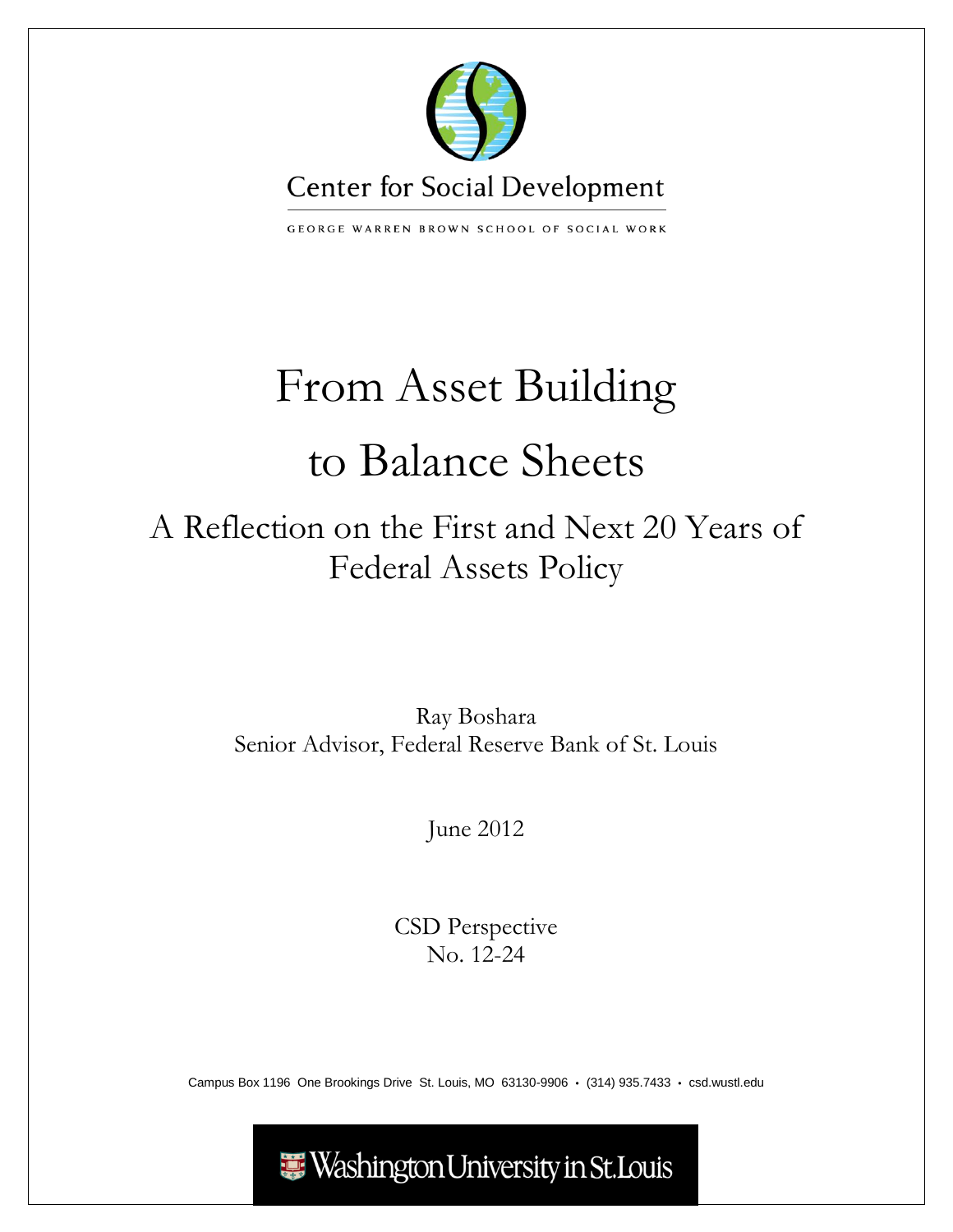### **Acknowledgements**

I would like to thank Michael Sherraden and Julia Stevens of Washington University, Frank DeGiovanni of the Ford Foundation, and Reid Cramer of the New America Foundation for their highly constructive comments on earlier drafts of this paper. Any remaining errors, and all perspectives, belong solely to me, however.

I would like to recognize and thank the investors in my public policy efforts prior to joining the St. Louis Federal Reserve: the Ford, Charles Stewart Mott, Annie E. Casey, Citi, Levi-Strauss, Charles and Helen Schwab, Rockefeller, Lumina, and Gates Foundations, and the Walter and Elise Haas Fund.

### **Disclaimer**

The views expressed in this paper are my own views, and not necessarily the views of the Federal Reserve Bank of St. Louis or the Board of Governors of the Federal Reserve System.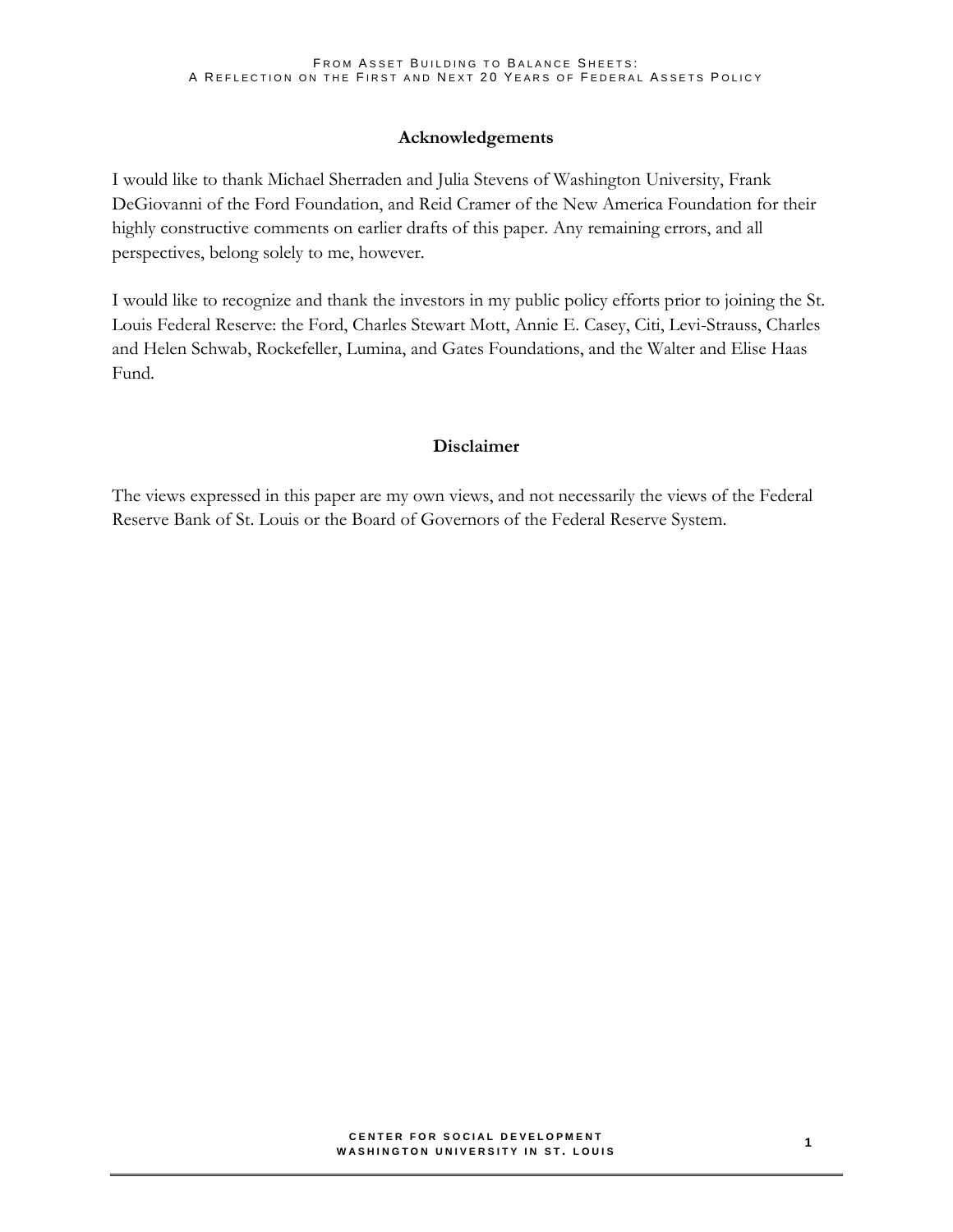FROM ASSET BUILDING TO BALANCE SHEETS: A REFLECTION ON THE FIRST AND NEXT 20 YEARS OF FEDERAL ASSETS POLICY

## From Asset Building to Balance Sheets: A Reflection on the First and Next 20 Years of Federal Assets Policy

#### **Introduction**

In spring of last year, Michael Sherraden invited me to give a guest lecture in his "Asset Building Research, Innovation, Policy, and Practice" graduate school seminar at Washington University in St. Louis. The day's topic was asset building and public policy, and he had asked me to talk about what we had accomplished, what we had learned, and where assets policy might be headed. I also used the opportunity to make a brief observation about policy innovation. After the lecture, Sherraden asked me to consider writing up my lecture for publication, which I was pleased to do.

I had recently moved to St. Louis after spending the better part of the previous 20 years in Washington, DC, where I had focused my work on advancing asset-building policies for the poor. Stated simply, I had been eager to take Sherraden's seminal idea, as outlined in *Assets and the Poor* (Sherraden, 1991), and make it a reality among policymakers in Washington.

Between 1990 and 2010, I was fortunate to have worked for Congressman Tony Hall (D-OH), Chairman of the Select Committee on Hunger in the U.S. Congress, Bob Friedman at CFED, and Ted Halstead at the New America Foundation—all true visionaries who recognized both the power of Sherraden's idea and enthusiastically encouraged me to pursue it, committing staff and other organizational resources along the way. I was also grateful for the leadership of several foundations that were eager to invest in policy efforts to build assets for the poor through my work and the work of many others. Needless to say, the accomplishments the field realized over these last two decades belong to many.

This paper is not a history of the development of the idea or the field, $<sup>1</sup>$  nor does it document every</sup> single asset-building policy or regulation proposed, advanced, or achieved. Nor do I attempt to make the case for asset-building policies here—although such arguments are well justified, given that current public policy allocates up to \$548 billion per year to help mainly higher-income households build assets, while doing relatively little for lower-income families (CFED, 2010; Cramer et al., 2012; Sherraden, 1991). Rather, this is a reflection on my nearly 20 years on the "front lines" in Washington, DC, trying to advance Sherraden's account- and savings-based policies to build assets for the poor. I convey history only as necessary to make some larger narrative or point about federal

<sup>1</sup> See Sherraden (2000) and Miller-Adams (2002) for good summaries of the early evolution of the asset-building field.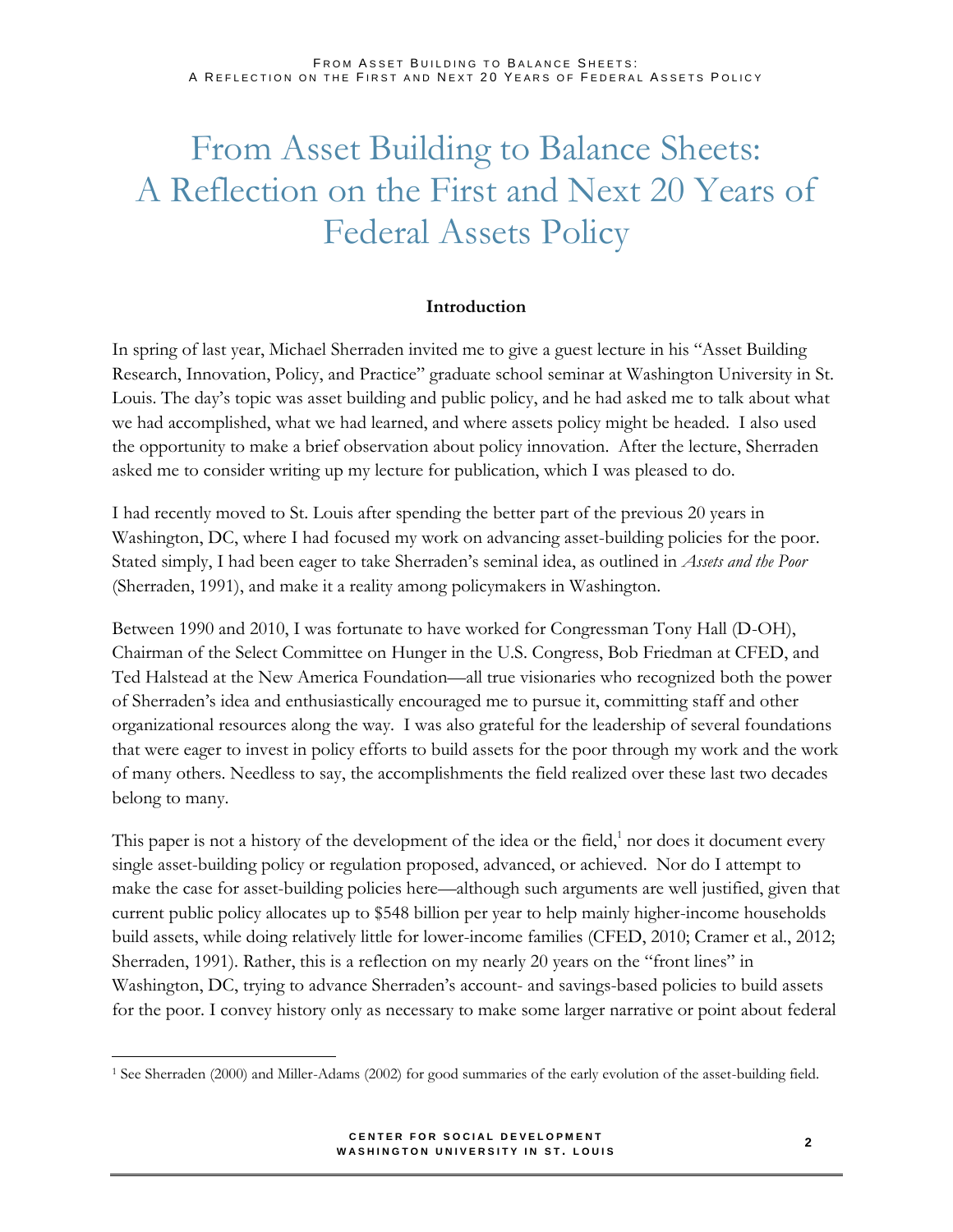assets policy. I was both a witness to, and modest participant in, ushering in this new paradigm for inclusive development, and hope that my reflections offer some value to future efforts to build assets and stronger balance sheets for the nation's poor.

## **The First 20 Years**

Below I discuss the first ten years (1990-2000) of federal assets policy, followed by the next ten years (2000-2010), encompassing the Administrations of George H.W. Bush, Bill Clinton, George W. Bush, and Barack Obama.

## **The first decade: 1990-2000**

Sherraden's idea first appeared on my desk in 1990, before *Assets and the Poor* was published, in the form of articles he wrote for CFED (Sherraden, 1989), the Progressive Policy Institute (Sherraden, 1990a), and *Social Services Review* (Sherraden, 1990b). I had been asked by Chairman Tony Hall to read and talk to people with the hope of finding new ideas to end hunger and poverty, not just alleviate it. Perhaps due to my background in accounting, the idea of focusing on savings and assets, and not just income, made sense to me. I called Sherraden and invited him and Bob Friedman to meet with Chairman Hall for breakfast in the U.S. Capitol. That meeting led to the drafting in 1991 by all four of us of what seven years later would become the bi-partisan Assets for Independence Act (U.S. Congress, 1998), or AFIA, which authorized \$25 million per year to test and expand Individual Development Accounts, or IDAs, nationwide. Another outcome of the meeting was the first Congressional hearing (U.S. Congress, 1991) on assets and IDAs, convened in October 1991 by Hunger Committee Chairman Hall and Ranking Minority Member Bill Emerson (R-MO).

As the Congressional record makes clear, asset building had already attracted the attention of Democrats and Republicans alike (notably Congressmen Fred Grandy (R-IA) and Mike Espy (D-MS) and Senators Jack Danforth (R-MO) and Bill Bradley (D-NJ)); the Bush Administration (especially HUD Secretary Jack Kemp and White House staffer James Pinkerton); the Congressional Black Caucus; and major national publications including *The Washington Post, The Chicago Tribune*, *The National Journal*, and *The New York Times*. Early support for asset-building policies at the state and federal levels centered on microenterprise development, raising asset limits in AFDC (now TANF) and other "welfare" programs, and IDAs. Most of the focus was on working-poor adults, although it is often forgotten that Sherraden's original conception of IDAs was for a universal savings account at birth, now often called children's development accounts (CDAs) or children's savings accounts (CSAs), which did not receive any serious attention from policymakers, funders, or the field until the early 2000s.

One of the reasons Sherraden's idea caught on was that poverty debates were focused on welfare reform or, as President Clinton put it, "ending welfare as we know it." Many policymakers and journalists were thus receptive to new ideas to combat welfare and poverty (which, at the time, were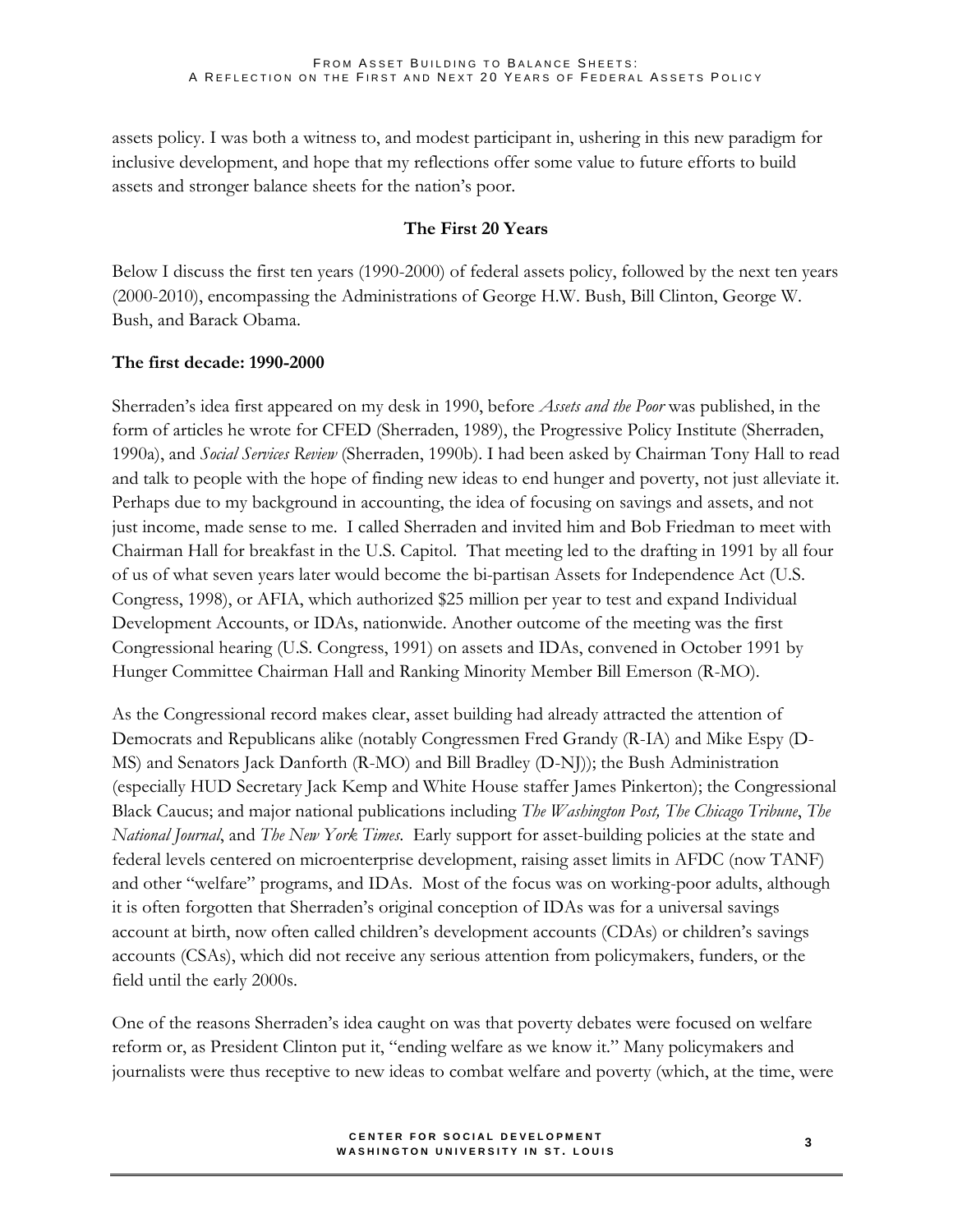often equated). Many will recall that it was largely the political right (like Fred Grandy and Jack Danforth), centrists (like Tony Hall and Bill Bradley), and "New Democrats" (such as Bill Clinton and Mike Espy) who were challenging the status quo and appeared most open to new ideas, including Sherraden's.

The political left, meanwhile—perhaps as the architects and guardians of the nation's modern welfare state—seemed the least receptive to new ideas, including asset building for the poor. Many left-leaning academics, non-profit leaders, and Members of Congress were, in fact, dismissive, and even hostile, to Sherraden's ideas—despite the fact that Sherraden has never advocated for reductions in income support; in his view, asset building and income support were always complements. Many on the political left purported to know what was best for the poor, and what the poor were capable of. It was not uncommon for me and Sherraden to hear comments including from Representative Tom Downey, the chairman at the time of the powerful subcommittee in Congress that oversaw the nation's welfare system—such as, "If the poor could save, they would not be poor," or, "If they can't buy shoes, how can they save?"

Nor was it just Congress that had serious reservations about Sherraden's ideas. There was, for instance, much tension at a roundtable in New York City organized by the Ford Foundation—an early and highly influential investor in the field—where Sherraden presented *Assets and the Poor* to some of the nation's leading left-leaning academics and non-profit leaders. Also, when Clinton signed the welfare overhaul in 1996 (U.S. Congress, 1996), the Administration officials who resigned in protest expressed skepticism about proposals to help the poor save and build assets. Alvin Shorr (1991), a self-declared "unrepentant liberal" who reviewed *Assets and the Poor* for *The New York Times Book Review*, voiced deep skepticism and lectured Sherraden on what poverty was and how to fix it. Melvin Oliver and Thomas Shapiro (1996), authors of the prize-winning and highly influential *Black Wealth/White Wealth,* relayed similar stories to me of their efforts to promote the asset-building perspective among the left.

How to gauge these differing reactions among the political left and right? To begin with, the left's resistance confirms, at least for me, how radical Sherraden's idea was when it was first proposed. It is, of course, not uncommon for the "establishment" of any field to reject a new way of thinking about a long-standing problem or challenge. For instance, last year's recipients of the Nobel Prizes in Chemistry (Dan Shechtman) and Physics (Saul Perlmutter, Brian P. Schmidt, and Adam G. Riess) were ridiculed and even shunned for years by their peers for the very ideas that ultimately earned them the Prizes (Chang, 2011; Overbee, 2011). As Kuhn (1962) has noted, the process by which new paradigms come to be accepted often requires the supporters of the old paradigm to grow old and pass from the stage.

Meanwhile, the positive reception of some centrists and members of the political right to the assetbuilding idea reflected their location outside (or partially outside) the dominant paradigm, or outside what Kuhn called the "normal science." They were willing to consider new ideas, including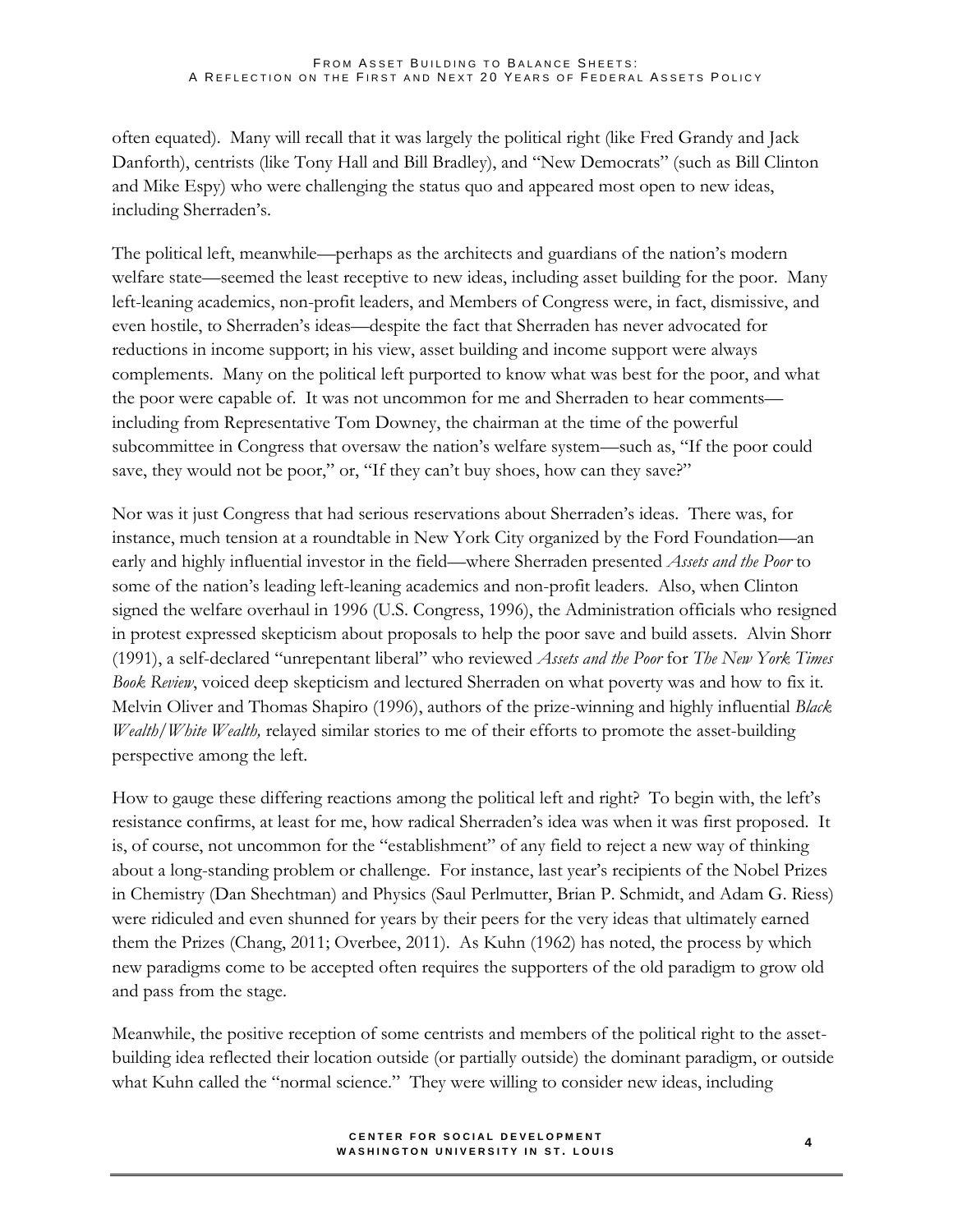Sherraden's, amidst the perceived failures of AFDC/welfare to reward work and reflect the values of the American social contract. Asset building, by contrast, appeared to reward saving and lead to financial independence, values in line with the social contract. Ideas have value in and of themselves, and can be judged purely on their merits, but their receptivity depends on timing and their relation to the existing paradigm.

Yet, even among enthusiasts, and certainly among skeptics, it was clear that data were needed to show that the poor could, in fact, save if offered the opportunity. Accordingly, CFED and Center for Social Development (CSD) at Washington University's Brown School raised funds from several foundations to launch the American Dream Demonstration project in 1997, which tested nearly 2,400 IDAs in 13 sites nationwide (including one experimental site in Tulsa, Oklahoma).<sup>2</sup> In ADD, savings of the working poor were matched over a 24-month savings period on a 2-1 basis, with allowable uses for first-home purchase, small-business development, and post-secondary education and training—the "big three" (Center for Social Development, 2003).

Later on in this essay I will discuss the impact of the ADD results on the direction of the field but here I would like to reflect on the interesting reaction to IDAs and ADD among policymakers. Proponents of the five-year, \$125 million Assets for Independence Act, led by Senator Dan Coats (R-IN)—which became law in 1998, one year after ADD was launched in 1997—felt that IDAs were too powerful an idea to limit to the 2,400 accounts ADD was just starting to test. The reaction was *not*, "Well, let's see how that demonstration turns out, and then we'll consider doing more." Meanwhile, Senators Joe Lieberman (D-CT, at the time) and Rick Santorum (R-PA) heard about IDAs and said, essentially, "This idea is way too good to limit to the ADD and AFIA demonstration projects." Accordingly in 1999, only a year after AFIA become law, Lieberman and Santorum introduced the Savings for Working Families Act (SWFA), which authorized \$12.5 billion in federal tax credits to financial institutions that set up and matched IDAs (U.S. Congress, 1999).<sup>3</sup>

Earlier that same year, just up Pennsylvania Avenue, Treasury and White House staffers, including Cliff Kellogg, Michael Barr, and Gene Sperling, had learned of the *preliminary* ADD finding that lowincome workers in ADD were saving about \$30 per month. This finding, among other things, led to the call by President Clinton in his 1999 *State of the Union* for over \$500 *billion* for Universal Savings Accounts (USAs), matched savings accounts geared toward retirement for lower- and moderateincome workers (Clinton, 1999). $^4$  Clearly, the policy was way ahead of the practice.

 $\overline{a}$ <sup>2</sup> CFED conceived and organized ADD; CSD conducted research; and 12 private foundations provided funding: the Ford Foundation, Charles Stewart Mott Foundation, Joyce Foundation, Citigroup Foundation, Fannie Mae Foundation, Ewing Marion Kauffman Foundation, John D. and Catherine T. MacArthur Foundation, Levi Strauss Foundation, Rockefeller Foundation, Moriah Fund, and the Metropolitan Life Foundation.

<sup>3</sup> Credit for the idea of an IDA tax credit to financial institutions belongs to Professor Michael Stegman, then director of UNC's Center for Community Capitalism and now policy director at the MacArthur Foundation.

<sup>4</sup> Perhaps not coincidently, CFED had issued a report in 1996 calling for "Universal Savings Accounts" for the entire population, although under CFED's proposal withdrawals were permitted for both pre-retirement and retirement assets.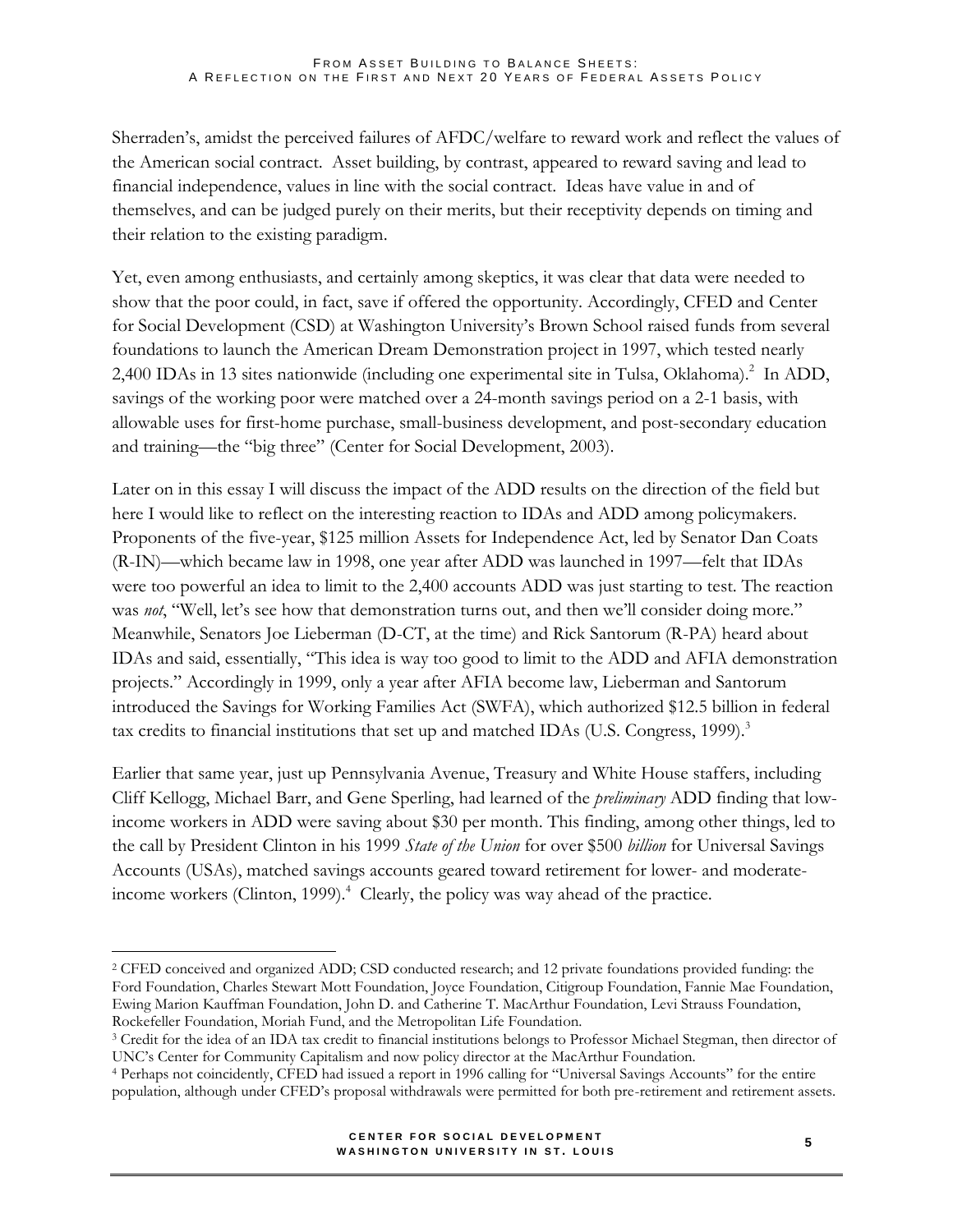The day after the State of the Union, the White House called and said, "OK, we've teed up USAs for you—now we need you to work out the details." Rather fortuitously, the same day I received that call, CFED and CSD had convened the inaugural meeting of the "Growing Wealth Working Group"—an attempt to bring about 20 of the best minds together to discuss larger-scale asset policies—so the USAs policy design opportunity presented to me was relayed to them.

USAs, however, ultimately failed due to political tensions between Democrats and Republicans in Washington, as did Clinton's similar \$54 billion proposal for Retirement Savings Accounts (RSAs) in 2000. Nonetheless, the progress was remarkable: Between 1997 and 1999, the field went from a few million for ADD, tens of millions for AFIA, a few billion proposed under SWFA, and several hundred billion proposed under USAs. And both USAs and RSAs laid the foundation for the more modest "Savers Credit" signed into law in 2001; efforts to reform and expand the Savers Credit continue to this day.

During this period, some questioned the ability of existing asset-building interventions to reach scale, while others offered different policy routes to scale—that is, how to cost-effectively deliver matched savings to millions, not just thousands, of low-income persons. At the 1999 IDA and assets conference convened by CFED in Washington, two keynote presentations challenged, even unsettled, the field. First was Peter Tufano's "cookies" speech, where he compared the laborintensive cookies his mother made—IDAs— to the mass-produced, lower-cost, and mass-marketed "Oreos" the field needed to make. Tufano's argument, essentially, was that if the field wanted to be serious about reaching scale, it had to consider lean and cost-effective financial products—to move "from a program to a product," as Deidre Silverman of Alternative Federal Credit Union put it in her comment from the floor. Then, in a rather surprising keynote that followed Tufano's, Senator Rick Santorum—while very supportive of IDAs and the overall goal of widespread wealth creation—argued for a very different approach to wealth building on a broad scale: "privatization" of Social Security. Under this proposal, younger workers would be given the option of directing some of their payroll taxes into their own accounts, meaning a reduction in guaranteed benefits later in life. This proposal was a bold "carve out" from Social Security, one in stark contrast to the "add on" approach of President Clinton's USAs proposal.

Santorum's challenge was not aligned with the views of most the asset-building field because it appeared to achieve asset development for the poor at the expense of weakening the social safety net. Nevertheless, his remarks further distanced the assets field from many on the left who were already skeptical that the poor could or should save their way out of poverty. For influential individuals like Bob Greenstein of the Center on Budget and Policy Priorities and Robert Kuttner of the American Prospect, Santorum's speech raised legitimate concerns that asset building could potentially be co-opted by the right to help dismantle the American welfare system.

Other critiques from the left existed as well. Robert Kuttner, for example, once remarked to me that IDAs were "weak tea"—a small and inadequate response to big problems of wealth inequality and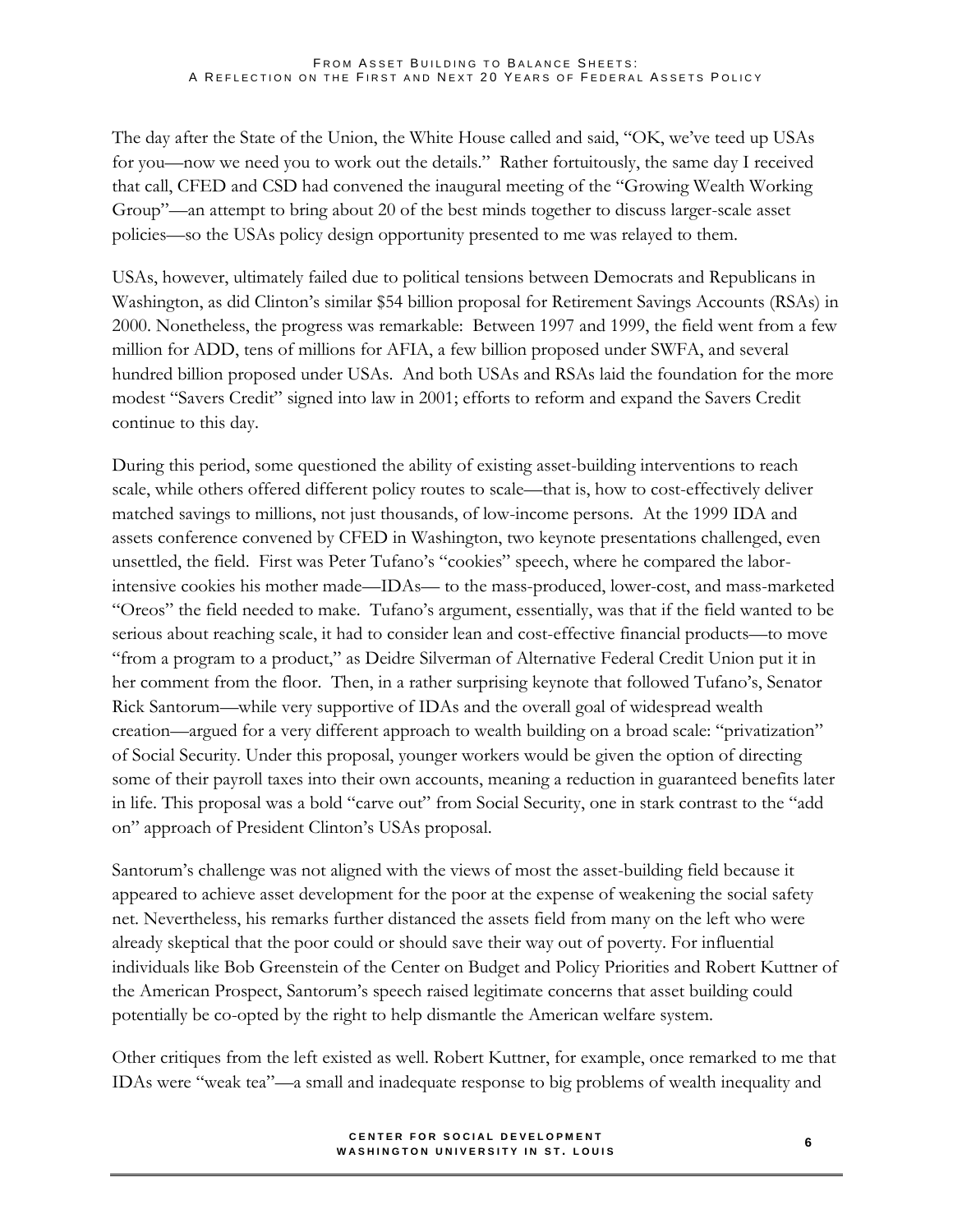lack of opportunity among the poor. Others on the left worried that because there was only so much political appetite for funding programs directed at the poor—whether income support or asset building—that the bi-partisan appeal of building assets would threaten the funding of more traditional anti-poverty programs such as food stamps, TANF, unemployment insurance, and the Earned Income Tax Credit. Although advocacy and funding for asset building never developed to a level that could seriously threaten these programs, the concern never abated.

At the dawn of the field's second decade, in short, it was for many on the traditional left to find common ground with the asset-building field, despite the fact that most of the asset-building field itself was comprised of left-leaning program operators, advocates, funders, and policy experts. And yet, in its first decade, the field had already made a significant impact on poverty, savings, and welfare state debates—despite the fact that the field's actual policy accomplishments in its first ten years were quite modest: passing AFIA, getting IDAs included in TANF, launching a small IDA program in HHS's Office of Refugee Resettlement, launching a small (though highly successful) savings program for public housing residents, and securing small and various IDA measures in several states. Yet these modest policy advances should not detract from the field's most significant accomplishment in its first decade: offering a truly new perspective on poverty and social policy debates, and bringing real attention—which continues to this day—to the size of our nation's wealth gap, which dwarfs the income gap and may be, as many in the assets field believe, more consequential.

## **The second decade: 2000-2010**

## *The Bush years*

In 2000, Presidential hopefuls George W. Bush and Al Gore supported IDAs—both AFIA and SFWA—in their official policy platforms, with Governor Bush even dedicating a campaign event to IDAs in Ohio. Support for SFWA, under the leadership of CFED, meanwhile, had been growing in Congress as well. The field's optimism around getting an IDA tax credit established in the tax code further increased in spring 2002 when the Senate Finance Committee, and then the full Senate, passed SFWA as part of the CARE Act, with the full expectation that the Senate bill would be adopted by the House and conference committee and then sent to the President Bush for his signature. However, the House balked and the larger tax package (of which IDAs were a small part) fell through. Despite further impressive organizing efforts by CFED over the next several years, SWFA never again progressed beyond a bill introduction. In addition, President Bush eventually withdrew IDAs from his Administration's budget, and the measure was never taken up again by the field.

*Beyond IDAs*. In fact, the death of the IDA tax credit marked a shift in the field to larger-scale policy efforts that generally moved beyond IDAs. Ambitious policy efforts now began to move towards tweaks and improvements to existing products, tax credits, and systems. The emerging view among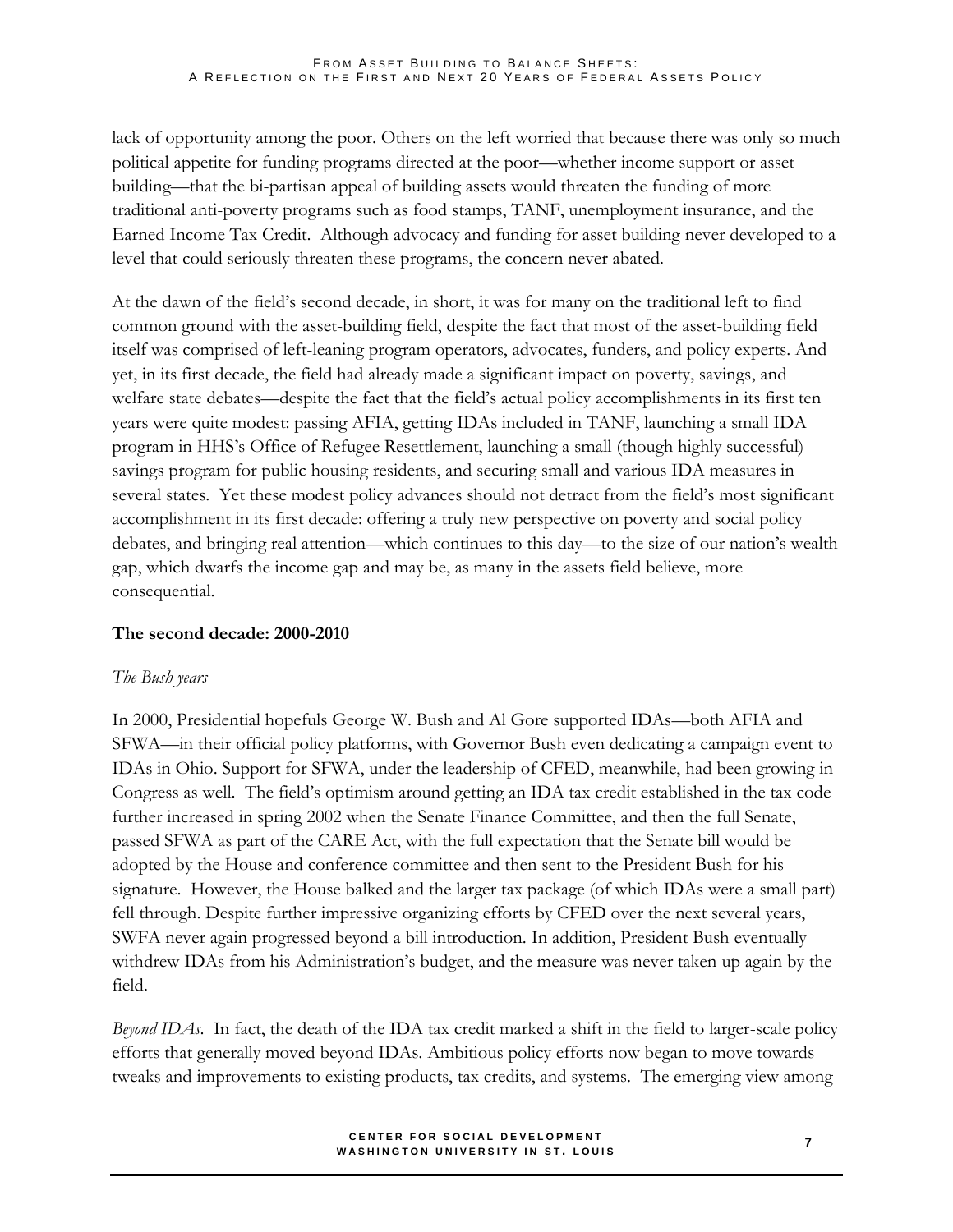policy advocates was that we should try to make existing products *resemble* IDAs rather than *expand* IDAs. Accordingly, efforts emerged to match contributions to 401(k)s or IRAs (which have preretirement uses including first home purchase and post-secondary education) for low-income savers, make it easier for them to buy Savings Bonds, and open 529s at birth for all newborns. The field also developed interest in the Savers Credit (U.S. Congress, 2001), a tax credit designed to encourage retirement savings in IRAs, 401(k)s, and the like by low-income workers. The credit was already in law and targeted to low-income workers, yet its impact was limited: It was only partially refundable, provided very modest savings incentives, and was restricted to very low-income workers. The field joined forces with the Brookings Institution and other advocates to address these limitations while also proposing that the credit apply to savings for college (in 529s and Coverdell's), not just retirement savings.

Finally, the field began to focus more on the asset-building opportunity presented by the annual filing of taxes by lower- and moderate-income Americans, millions of whom were eligible for tax refunds averaging nearly \$3,000 due to the Earned Income Tax Credit (EITC). While Tim Smeeding (2000) had called the EITC and asset building a "marriage made in heaven," that marriage was not consummated until around 2003-2004 when the tax-preparation/VITA and asset-building fields cross-pollinated and began showing up at each other's conferences. An early goal of both fields was implementing a "split refunds" policy, which enables taxpayers to automatically and easily save a portion of their tax refunds right at tax time in up to three separate accounts. Although the Bush Administration first proposed split refunds in 2004, the policy was not adopted by the IRS until 2006 with the introduction of IRS Form 8888. Since then, the field has capitalized greatly on this infrastructure, which makes it possible, for example, for a consumer to purchase Savings Bonds directly with their tax refund. Overall utilization of Form 8888, however, remains well below its potential.<sup>5</sup>

*The Ownership Society.* Although President Bush withdrew his support for IDAs, he kept the assetbuilding field in the spotlight with his call for an "Ownership Society," by which more Americans would have an ownership or property stake in America (Bush, 2005). While the proposal encompassed homeownership, 401(k)s, new tax-favored savings accounts called Retirement Savings Accounts and Lifetime Savings Accounts, health savings accounts, and (early on) IDAs, his main route to broad-based ownership was, similar to Santorum's, through privatizing Social Security. Most in the field doubted that privatizing Social Security was the best route to expanding ownership opportunities to more Americans, but the idea of broad-based ownership was in line with the field's vision and provided an opportunity to argue for more inclusive wealth building. For example, I published an op-ed in *The Washington Post* entitled "Share the Ownership" (Boshara, 2005) while David Brooks, that same day, published an op-ed in *The New York Times* entitled, "Mr. President, Let's Share the Wealth" (Brooks, 2005). Both articles gave credit to President Bush for his vision of

<sup>5</sup> The Doorways to Dream Fund, based in Boston, was instrumental in pioneering research and demonstration projects that made split refunds and other tax-time savings opportunities (including Savings Bonds) possible.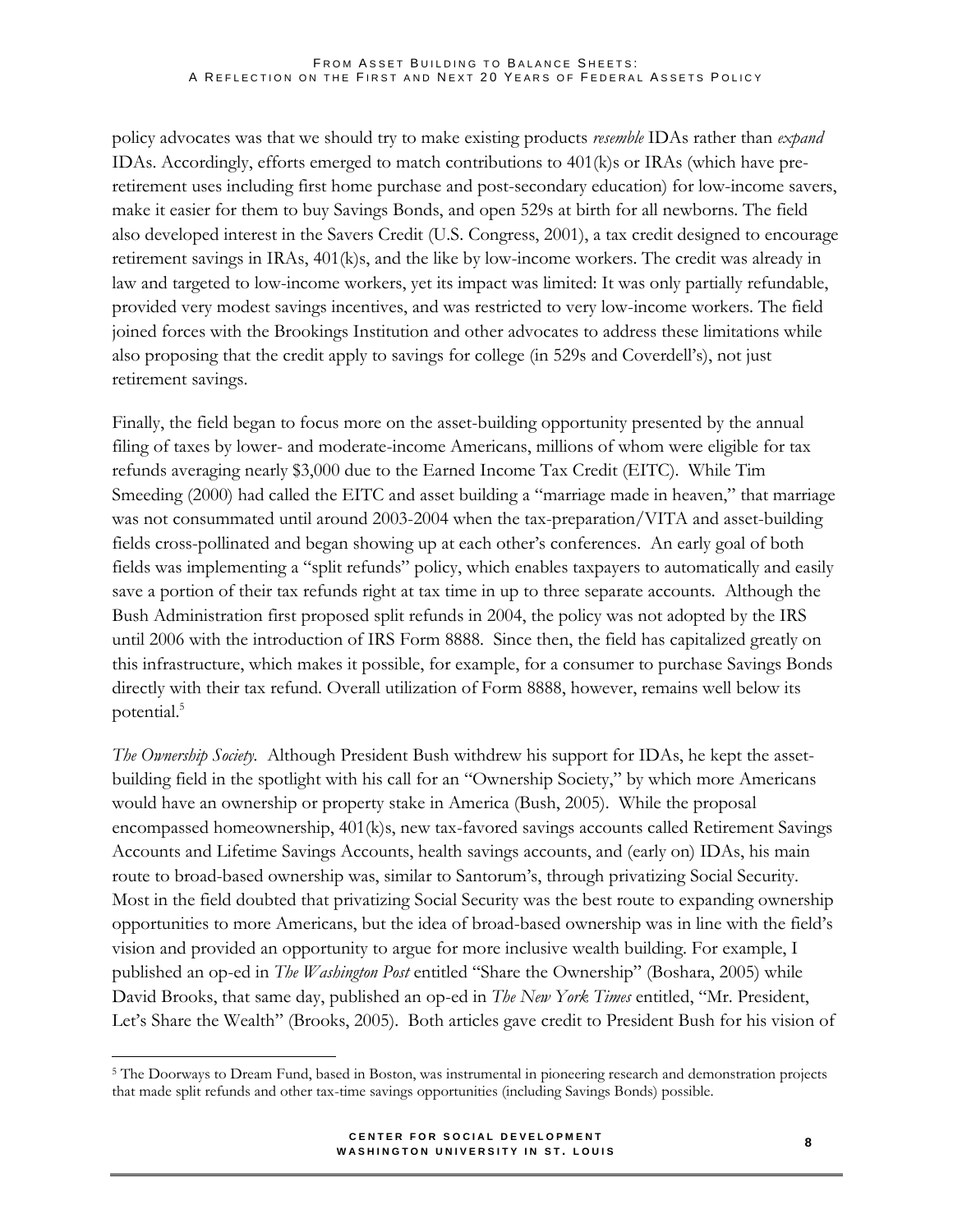an Ownership Society but urged that he adopt policies, such as progressively funded savings accounts at birth for all newborns, that broaden ownership opportunities to those who own little.

The concerns and soul-searching that Santorum prompted at the 2000 IDA conference—was this an opportunity to be seized, or would the field be helping to legitimize some on the right's efforts to dismantle the welfare state?—were alive and well with President Bush's vision for an Ownership Society. For example, when Santorum and Senator Jim DeMint (R-SC) joined forces with Senators Charles Schumer (D-NY) and Jon Corzine (D-NJ) to introduce the ASPIRE Act in 2004 (U.S. Congress, 2004)—a significant accomplishment for the field—there were serious concerns among many in the field that the accounts ASPIRE created would be funded by "carve-outs" from Social Security, despite promises by Santorum and DeMint to the contrary. Furthermore, many on the left worried that, even if asset accounts were funded as "add-ons" and progressively, too many risks were being "individualized" instead of "pooled," as social insurance programs are designed to do. Jared Bernstein (2006), then with the left-leaning Economic Policy Institute, called such Ownership Society proposals "You're On Your Own," or "YOYO," economics.

Finally, President Bush's emphasis on an Ownership Society reflected a transition toward policy based on ideology rather than evidence. By this I mean that public policy matters were largely driven by their affinity to an overall ideology, in this case "Ownership," and less by an allegiance to research and data. (Of course, the assets field itself was driven by a similar powerful idea, although we worked hard to ensure that our policy efforts were guided by research and demonstration results.)

*From ADD to SEED: Accounts at birth proposals emerge.* With ADD successfully completed in the early 2000s—although research continues to this day tracking some longer-term outcomes<sup>6</sup>—the field turned to child savings accounts, or CSAs. The SEED Initiative, led by CFED and the Ford Foundation, along with many other partners and funders, was launched in 2003 to test CSAs in community-based organizations around the country as well as to inform and advance a national CSA policy.<sup>7</sup> Around the same time SEED was getting underway, Congress began taking an interest in CSAs through a variety of proposals—some automatically creating accounts at birth, some opened up voluntarily, a few focused on pre-retirement assets, and others focused just on retirement. These proposals spanned liberal Democrats, such as Hillary Clinton and Chuck Schumer, and conservative Republicans, such as Rick Santorum, Jim DeMint, and Jeff Sessions (Cramer et Al., 2007). A Senate Finance Committee hearing on building assets (U.S. Congress, 2005), convened by Senator Santorum, highlighted the ASPIRE Act. The Bush Administration, largely due to the advocacy of

[http://csd.wustl.edu/Publications/Documents/SEEDSynthesis\\_Final.pdf](http://csd.wustl.edu/Publications/Documents/SEEDSynthesis_Final.pdf)

<sup>6</sup> See the research of Michal Grinstein-Weiss at UNC-Chapel Hill, and many others, for assessments of the longer-term impacts of IDAs on homeownership, retirement, social well-being, and other outcomes.

<sup>7</sup> The SEED Policy & Practice Initiative was a partnership between funders, CFED, [the Center for Social Development](http://development.cfed.org/focus.m?parentid=31&siteid=288&id=296)  [\(CSD\) at Washington University in Saint Louis, University of Kansas \(KU\) School of Social Welfare, New America](http://development.cfed.org/focus.m?parentid=31&siteid=288&id=296)  [Foundation,](http://development.cfed.org/focus.m?parentid=31&siteid=288&id=296) [Aspen Institute Initiative on Financial Security \(IFS\),](http://www.cfed.org/focus.m?parentid=288&siteid=288&id=296) and several community partners. For a full list of funders and partners, and summary of lessons, see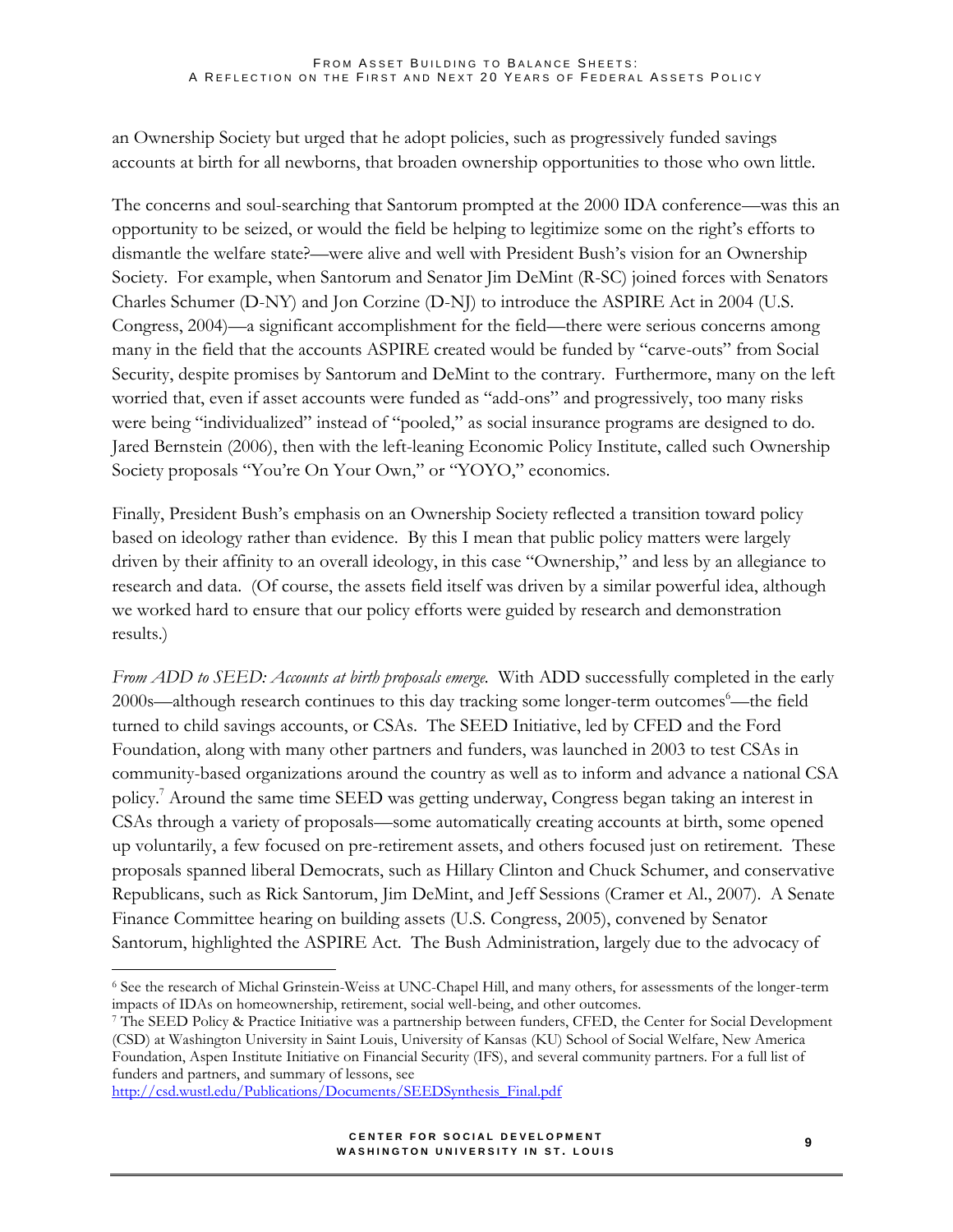Bush senior advisor and speechwriter Michael Gerson, included universal CSAs at birth in the 2005 State of the Union, but the proposal was deleted in the final moments due to objections from the White House economic team (Gerson, 2007).

At the state level, the Center for Social Development launched the "SEED for Oklahoma Kids," or "SEED OK" Initiative,<sup>8</sup> to experimentally test 529s at birth, while Maine offered a 529 at birth for each newborn using private funding. California managed to get a bi-partisan CSAs at birth bill introduced, a remarkable feat in California, but its backers quickly dropped it when anti-immigration forces and budget-hawks noisily objected.

Meanwhile, also around this time, the UK's Labour Party, under the leadership of then-Prime Minister Tony Blair, began pulling together what was to become the Child Trust Fund. The Child Trust Fund set up savings accounts at birth for each of the roughly 700,000 children born in the UK every year, beginning in 2002, but unfortunately ended in 2010 upon the election of the Coalition Government (Cramer, 2007; Sherraden, 2001, 2002).<sup>9</sup> (Interestingly, the Conservative Party supported the Child Trust Fund, but funding was curtailed by the Chancellor of the Exchequer, a Liberal Democrat). Also in the 2000s, other nations and municipalities outside of the US launched or refined their CSA policies, adding even further momentum for these proposals worldwide (Loke & Sherraden, 2009).

While nothing became law in the US, this impressive progress in just a few years revealed three insights. First, the bi-partisan appeal of asset-building was strongly affirmed even as bi-partisanship began to fade in the mid-2000s and the proposals rose well into the multi-billion dollar levels. Second, though, that very bi-partisanship could fade when the proposals are too ambitious or are perceived as too much of an entitlement. For instance, when Hillary Clinton entered the race for the White House and inadvertently called in a 2007 public appearance for \$5,000, instead of \$500, at birth for all newborns, her "Baby Bonds" proposal quickly became a divisive political issue that resulted in both her and many Congressional Republicans distancing themselves from the idea. (When no Democrats could be summoned, I was left to defend the Baby Bonds proposal on national television, in a debate with Stephen Moore of *The Wall Street Journal*.) And third, as Fred Goldberg, Bob Friedman and I (2010) discuss in a separate article, we learned that we have to be clear on the problem we are trying to solve—poverty, inequality, savings, financial literacy, child poverty, lack of productive assets, reducing reliance on government? We tried all of these such that

<sup>8</sup> See<http://csd.wustl.edu/AssetBuilding/SEEDOK/Pages/default.aspx> for more information on SEED OK.

<sup>9</sup> The first influence of IDAs in the UK was the creation of the Savings Gateway—matched savings accounts by the poor, similar to IDAs in the US. Pilots for the Savings Gateway were very successful, and it was set to roll out to the whole county, but was also curtailed in 2010.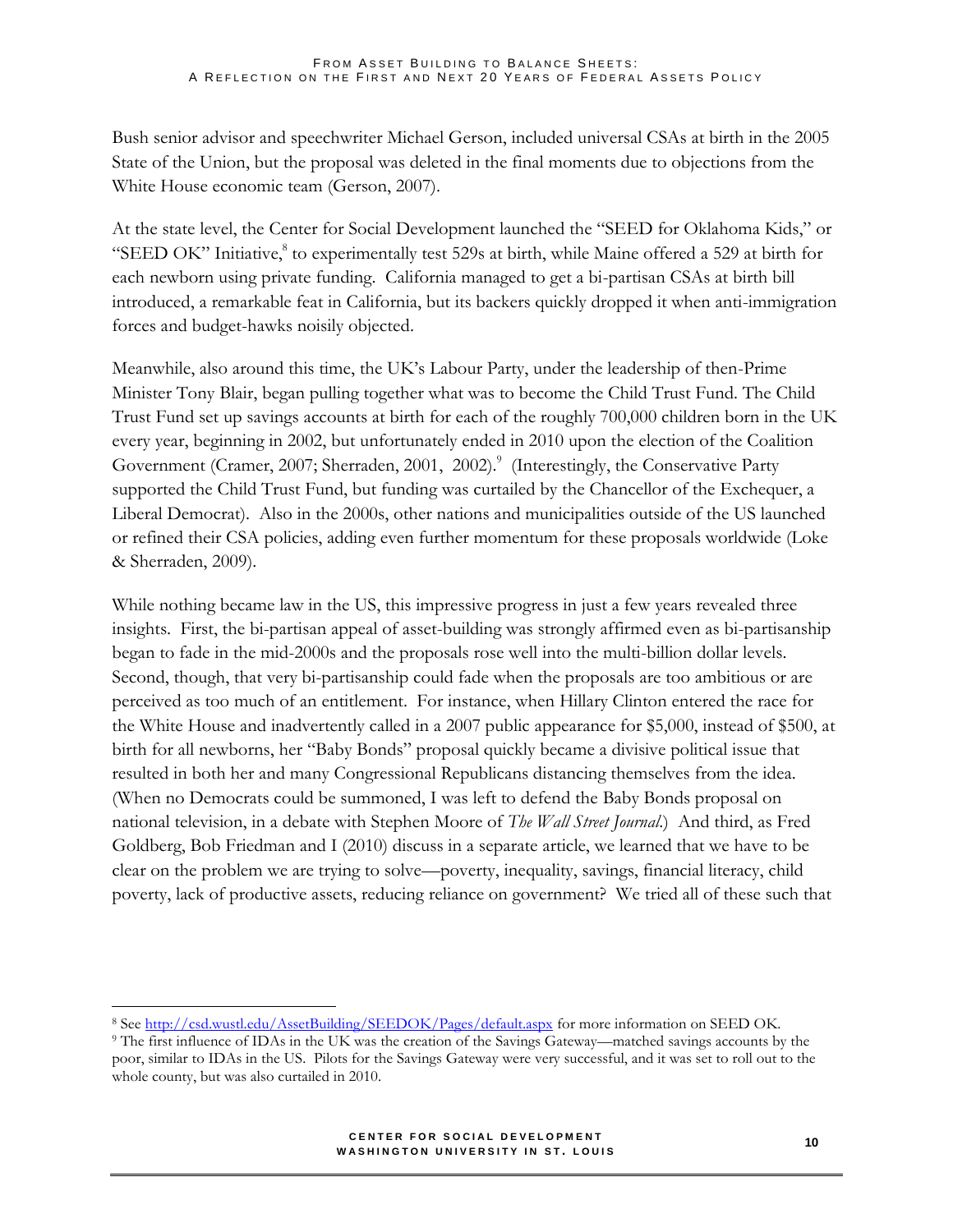CSAs became a solution in search of a problem—and, politically, a proposal that solves everything solves nothing.<sup>10</sup>

CSAs also presented a number of challenging policy design issues that the SEED Policy Council worked thoughtfully through, resulting in a statement of principles to guide CSA policy design. To this day, however, the field has not reached consensus on the best product design, the extent to which the public and private sectors are leveraged in account creation and implementation, or how we would propose that Congress pay for CSAs for all newborns.

*What generates savings? Moving beyond the match.* Another important development impacting the direction of federal assets policy was the gradual shift away from the centrality of the savings match. From the field's inception in the early 1990s, the match was seen as the best way to incentivize savings, accumulate assets, and inject a dose of equity and fairness into existing asset policies which heavily favor higher-income households. The IDA match was a way to lay the groundwork for a more "inclusive" asset development policy, one in which savings subsidies were available to the entire population, not just to higher-income households. To this day, matches remain critical for accumulating sufficient savings to purchase an asset and for achieving fairness and a more inclusive economy—and, for these reasons, securing matched savings deposits in public policy should remain a central goal of the field. However, three developments gradually led to the realization that the match was not necessarily the best mechanism for generating savings.

First was the ADD finding (Schreiner, Clancy, & Sherraden, 2002) that showed what while matches were effective in attracting low-income people to IDA programs, they were not the most important predictor of saving. Rather, features such as match caps (the total amount matched, as opposed to the match rate), automatic deposits, and other program features mattered more in generating savings in IDAs. These programs characteristics are, in fact, part of a larger "institutional" theory of savings developed by Sherraden, Sondra Beverly, and others (Beverly & Sherraden, 1999). Second was the growing influence of behavioral economics, which was demonstrating the power of defaults, "nudges," and "hassle factors" in generating savings (Thaler, 2000). Similar to Sherraden's institutional view of savings, behavioral economics found (and continues to find) that small changes in program design can yield relatively large changes in savings behavior, even among low-income households. Finally, the advent of budget deficits in this decade forced the field to develop policy strategies (such as "split refunds") to generate savings that did not depend on federally funded matching deposits—especially new public matching funds, which had proved to be difficult to secure even with budget surpluses earlier in the decade.

<sup>10</sup> Interestingly, "building savings and financial literacy" proved to be among the most effective solutions for promoting CSAs among policymakers—these were problems Congress *already* recognized and wanted to solve, so our task was to sell just the solution instead having to sell the problem *and* the solution. Similarly, college savings accounts at birth seem to be perceived as an effective solution to the college debt and affordability problem, but broader-purpose accounts at birth (as in the ASPIRE Act), even though it included withdrawals for college, was not. The problem-solution link had to be direct.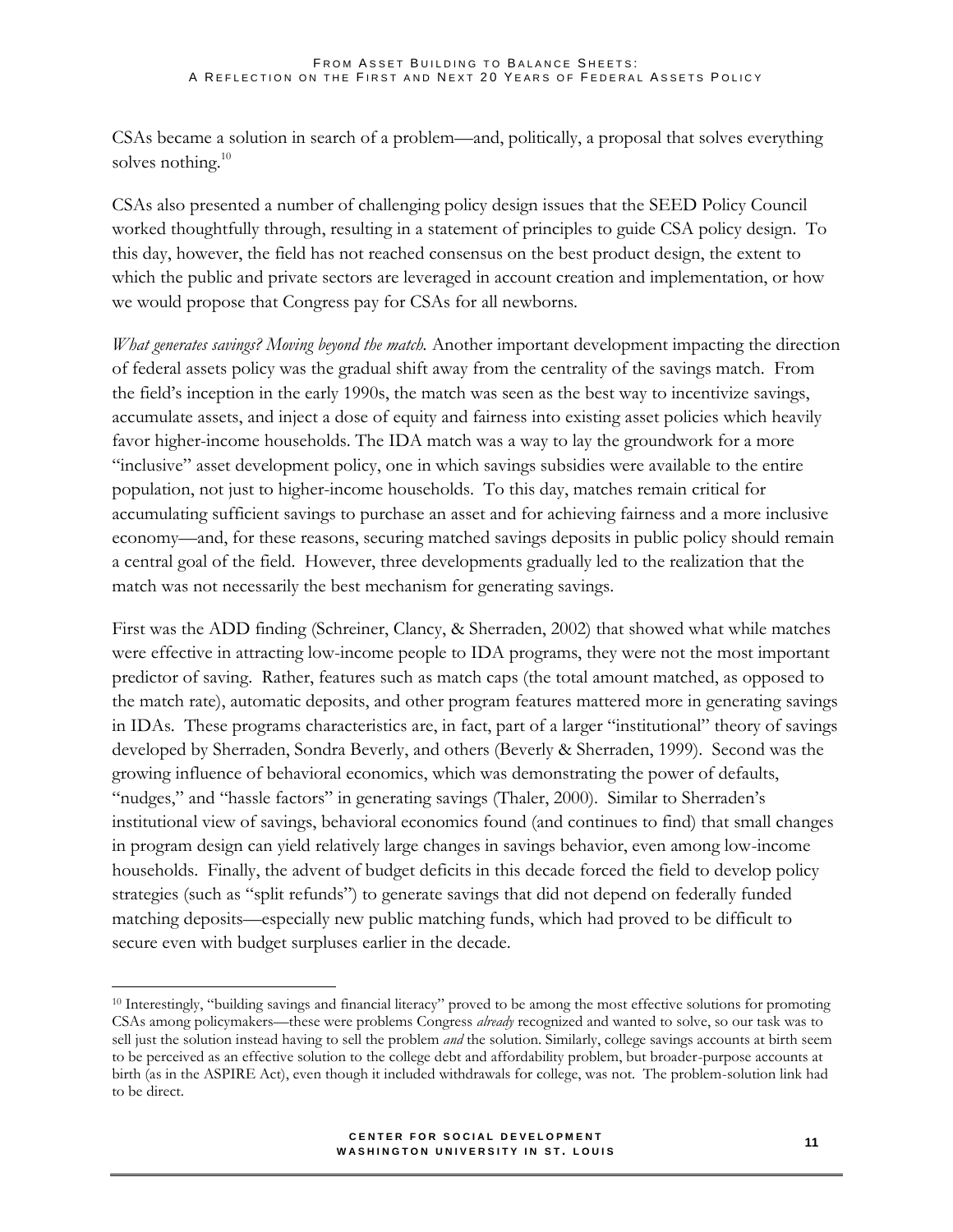#### FROM ASSET BUILDING TO BALANCE SHEETS: A REFLECTION ON THE FIRST AND NEXT 20 YEARS OF FEDERAL ASSETS POLICY

*Not just long-term assets, but unrestricted savings as well.* Another surprising and constructive development affecting federal assets policy was a growing recognition of the importance of unrestricted, emergency, or flexible savings for low-income families. This development was in contrast to the field's original focus on long-term asset accumulation (i.e., first home, higher education, and smallbusiness). In fact, this restricted focus on long-term assets was critical to the political appeal of IDAs: These are the kinds of assets that promote more self-reliance and less dependence on government, while also buttressing the equity argument that the non-poor receive generous taxbreaks for accumulating these very assets. Yet evidence of the need for more flexible, short-term savings was compelling: In ADD, for instance, about two-thirds of the participants took unmatched withdrawals, forfeiting a 2-1 match, just to have access to their cash (Schreiner, Clancy, & Sherraden, 2002). Meanwhile, scholars such as John Caskey and Michael Barr were beginning to seriously study alternative financial services and the unbanked, while new organizations, such as Center for Financial Services Innovations (CFSI), launched and led by Jennifer Tescher, were seeing how lack of cash and other factors were driving low-income families to check-cashers, pay-day lenders, and the like. Eventually, the field began working more closely with the Center for Responsible Lending and other organizations that were attempting to regulate or slow the growth of providers of alternative financial services.

One of the results of this new emphasis was the development of the "AutoSave" proposal and demonstration project in 2006 by Reid Cramer at the New America Foundation. AutoSave, which models in many ways the successful "Auto401(k)" experience, called for and tested automatic payroll deductions into unrestricted savings accounts held by financial institutions outside the workplace.

Further attention was also devoted to capturing tax refunds for the purpose of accumulating unrestricted cash. This work inspired New America to develop the "Savers Bonus" proposal (Newville, 2009), which matched the savings of low-income tax filers who saved for shorter-term needs (through shorter-term Certificates of Deposit and Savings Bonds) as well as savings for longer-term needs . Building on the Savers Bonus idea was the "\$AVE NYC" demonstration project pioneered by Jonathan Mintz and Cathie Mahon of New York City's Office of Financial Empowerment. \$AVE NYC showed that low-income people can, with proper incentives and program features, successfully save for shorter-term purposes at tax time (Black & Cramer, 2011). Interest in developing liquid and financial assets has continued to this day, recognizing that more liquid assets cushion families against financial shocks, reduce reliance on alternative providers of financial services, promote access to mainstream financial services, and provide the savings necessary to get the "big three" assets—a home, an education, or a small business. Politically, however, it is hard to imagine securing matching funds for unrestricted savings at least among federal policymakers, since tax breaks are conditioned upon saving for certain assets.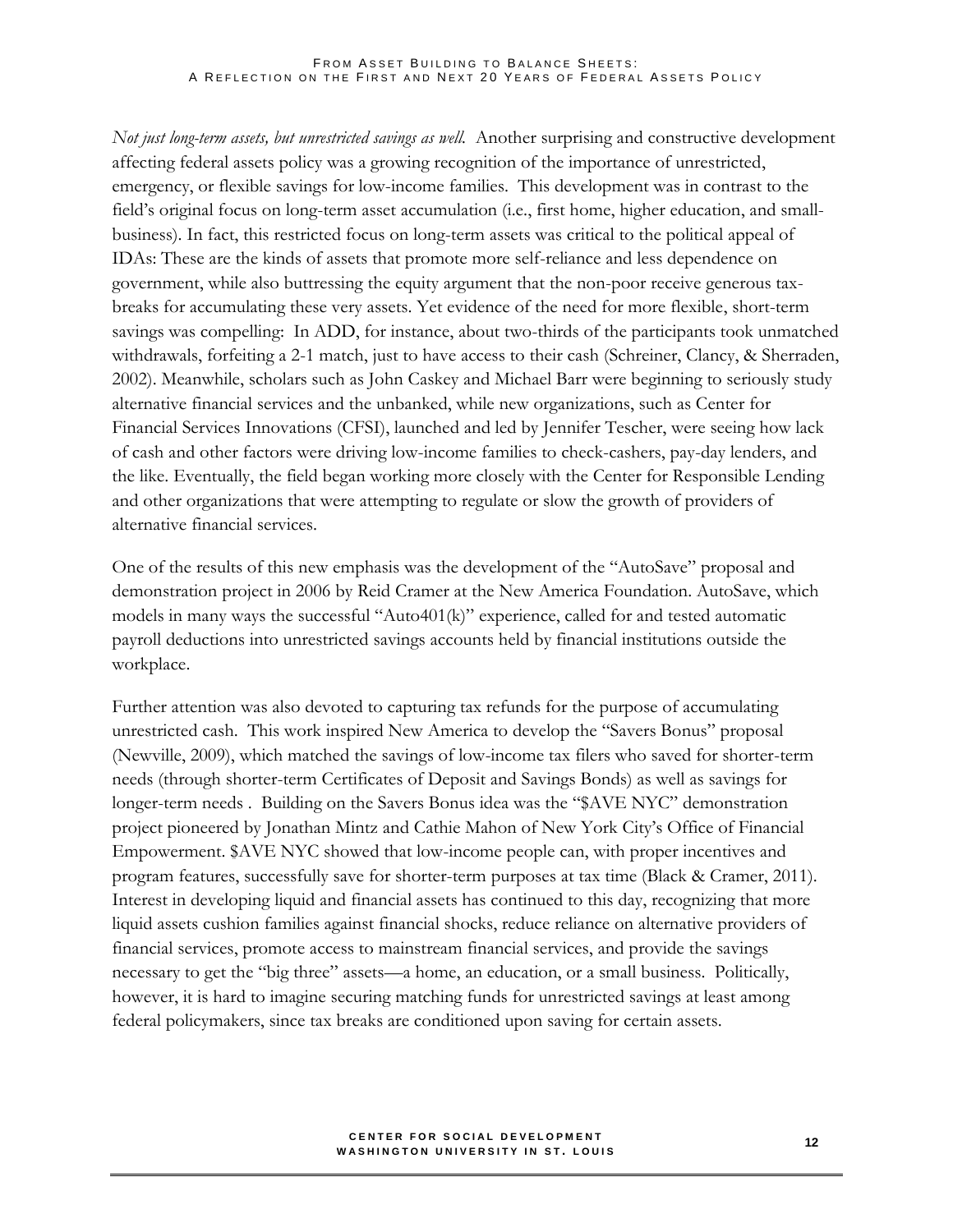### *The Obama years*

The Obama years also marked another series of transitions in federal assets policy, some due to the advent of the Obama Administration itself, others the result of further learning in the field, and some due to changes in the broader economy. With the exception of the "Ownership Society," the key developments of the Bush era continued to influence the direction of federal assets policy in the Obama Administration.

*Bush v. Obama.* From an asset-building policy perspective, a few things distinguished the Obama Administration. First, and in sharp contrast to the Bush Administration's emphasis on ideology, was an emphasis on evidence-based policymaking. I recall attending several meetings at the White House in the early years of the Obama Administration where I and my New America colleagues were grilled about the evidence to support our ideas on CSAs, tax-time savings, and the like. Ideology, other than the President's notion of helping struggling (and mostly middle-class) families move forward, was not a factor. Second, this Administration did not just embrace behavioral economics, but hired some of its most prominent academics—including Cass Sunstein and Austin Goolsbee—to run key White House offices, while keeping Richard Thaler and other top-tier behavioralists in close contact. Their ambition was (and remains) to apply behavioral economics not just to savings policy but to health, environmental, and other policy areas as well.

Third, and unlike the Clinton and Bush Administrations, the Obama Administration never really embraced "asset building" per se, but has vigorously embraced some of the field's longer-term goals for low- and moderate-income families. These include (a) promoting financial access and capability, including the testing of the new "MyAccountCard" smart card, the promotion of "Bank On" campaigns nationwide, and "SaveUSA" pilot grants to promote saving at tax time; (b) expanding post-secondary education access and completion opportunities, especially through an historic expansion of Pell Grants, better-priced student loans, and "Race to the Top" grants throughout the country; (c) promoting retirement security among low- and moderate-income workers through reforms to the federal Savers Credit and the creation of "AutoIRAs"; and (d) proposals to raise asset limits in a wide range of public assistance programs (Cramer & Black, 2011).

And while not calling for matched savings per se, the Administration's promotion of improvements to the federal Savers Credit—which, as mentioned, matches the retirement savings of very lowincome workers—reflected its interest in subsidizing savings at the low end. Again, the field has lent its voice to this effort in Congress while simultaneously calling for the credit to apply to contributions to college savings accounts as well. Unlike the Bush Administration, child savings accounts were not of interest to this Administration, in part due to the resistance of then-OMB director Peter Orszag and current senior economic advisor Gene Sperling, both friends and strong allies of the field who strongly preferred savings subsidies targeted to workers instead of children. However, the Obama Administration was instrumental in enabling taxpayers to buy Savings Bonds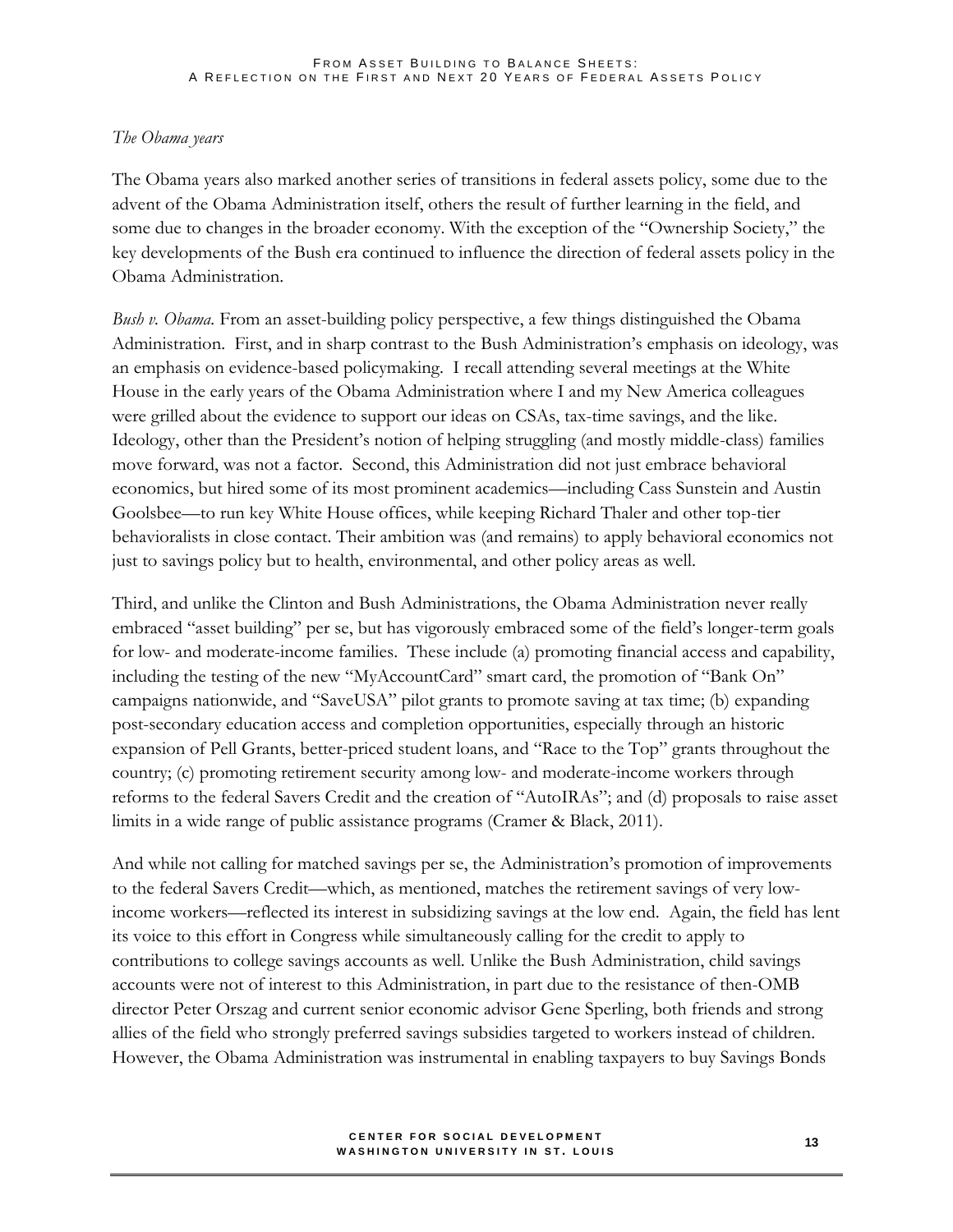directly at tax time through the use of the "split refunds" tax form and, more recently, permitting taxpayers to buy Savings Bonds for children or others.

*Homeownership and the financial crisis.* The Administration's advocacy of homeownership has, naturally, been ambivalent in light of the housing and foreclosure crisis. Their efforts, not yet fully successful, have been directed toward stopping foreclosures, refinancing existing troubled mortgages into ones with better rates, and—more successfully—organizing forums about what a "responsible" homeownership policy might look like in the years ahead.

Yet the housing crisis, and resulting significant reductions in homeownership and financial wealth across all households from 2007-2009, had a more immediate and soul-searching effect on the field: It called into the question the very rationale of the field—to build wealth for lower-income families. The field was not to blame for this, of course (although some on the political right tried, incorrectly in my view, to blame CRA), and could legitimately point to studies showing that wealth-building can be done responsibly. Good examples include Self-Help's 50,000-plus families in the Community Advantage Program, who repaid their loans and saw their home equity increase over the last several years (Quercia, Freeman, & Ratcliffe, 2011). Another is the CFED-Urban Institute IDA study, which found that low-income homeowners who participated in programs providing extensive financial education and matched savings on their down payments were two to three times less likely to lose their homes in the recent wave of foreclosures than similar families in the same communities (Rademacher et al., 2010). Few Americans doubt, however, that assets matter, but the downturn has generated some productive discussions within and well beyond the assets field about *how* to best achieve building wealth, for whom, and at what point in the life cycle. This crisis, of course, paved the way for the creation of one of the Administration's signature accomplishments, the new Consumer Financial Protection Bureau.

Finally, with the economy falling into the "Great Recession" beginning in late 2007, promoting *savings* by households was not received with enthusiasm given significant policymaker efforts to increase *spending* to boost the economy. What may have been right for households and for the economy over the longer term was not right for the economy at that moment—an embodiment of the "paradox of thrift" that Keynes popularized. Naturally, most families in the US started in 2008 to do what was right for them by paying down their debts and rebuilding their savings—or "deleveraging"—but this certainly was not going to be subsidized by Congress. The Obama Administration has now even dropped its support of the Savers Credit in its most recent budget, although it continues to promote "AutoIRAs" (automatic payroll deductions into privately held IRAs for workers lacking access to 401(k)s), whose impact on the federal budget is more modest.

## *Overall policy progress, 2000-2010*

As mentioned at the opening of this essay, I do not attempt to capture all of the field's accomplishments. To see these in great detail, one should read the *Assets Report,* published annually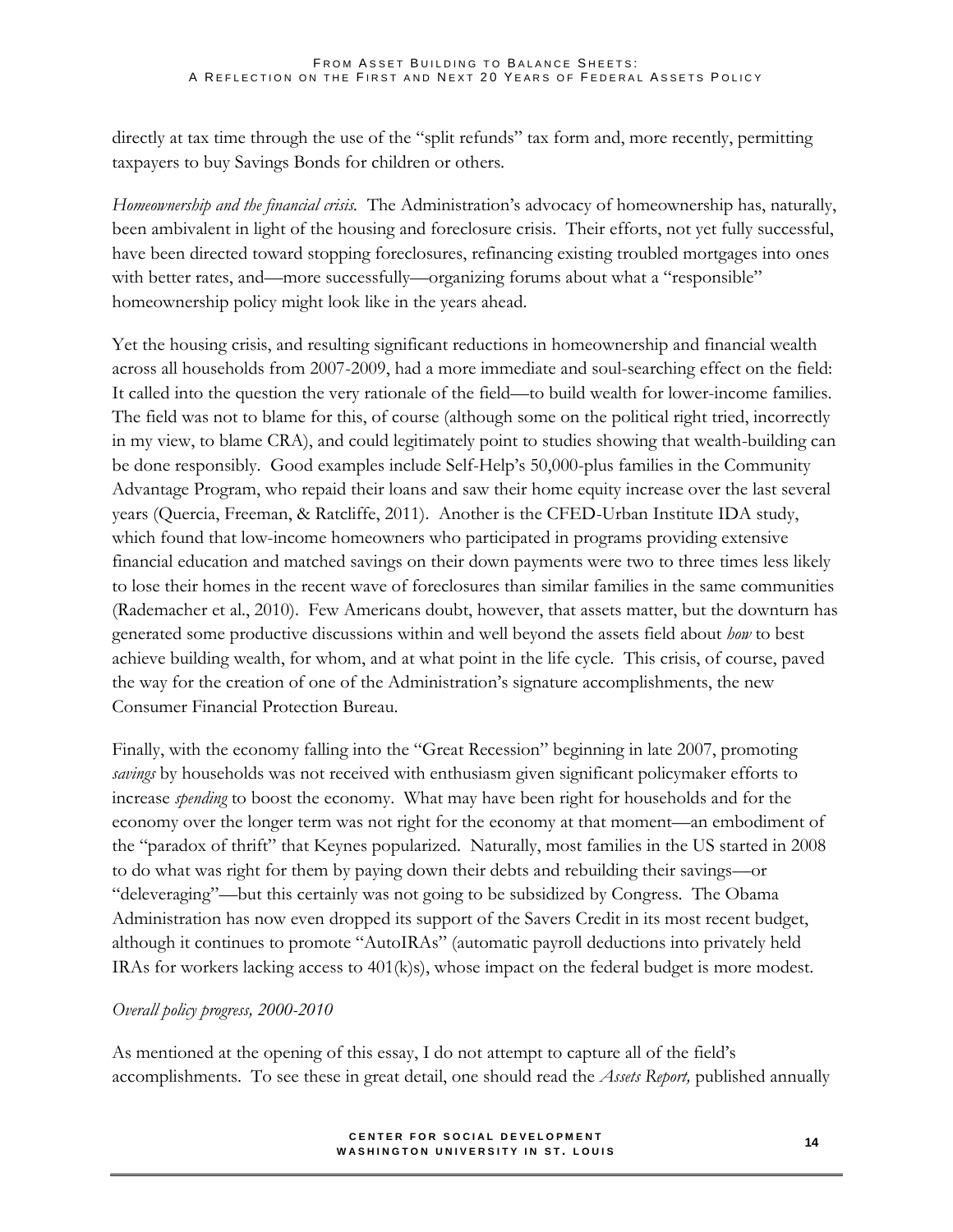by the New America Foundation, beginning in 2004. Here I want to step back and highlight some of the overall progress the field has made in the last decade.

As I stated, the field ended its first decade with modest actual policy accomplishments (measured in terms of funding allocated by Congress), and meaningful impacts on poverty, social policy, and inequality debates. The field's second decade, however, saw some real and measurable policy progress (including the creation of the Consumer Financial Protection Bureau), while the field itself, as I have just shown, productively charted new directions in federal policy in light of research findings, hands-on experience, and overall changes in the financial sector and broader economy.

The field also broke more regularly into mainstream media, with several of the field's program operators, policy advocates, accountholders, researchers, and others being featured much more frequently in *The New York Times, The Los Angeles Times, The Washington Post*, CNBC, CNN, National Public Radio, *The Atlantic Monthly, Esquire,* and the like. These had a huge effect in popularizing the idea of asset building and giving it further credibility among policymakers.

During the Bush Administration, and with its support, the field had some noteworthy accomplishments. These include (a) implementing "split refunds"—a major, low-cost accomplishment that could generate billions of dollars in new savings at tax time by low-income families; (b) excluding college and retirement savings accounts from determining eligibility for the food stamp (or SNAP) program, as signed into law in the Farm Bill; (c) the creation of the federal Savers Credit, discussed already, which matches retirement savings by low-income workers; and (d) getting several bi-partisan, multi-billion dollar CSA bills introduced in Congress, as well as helping to inspire and inform the launch of the Child Trust Fund in the UK. Finally, while the field cannot claim credit for this, the passage of the Pension Protection Act of 1996 removed some of the legal roadblocks for employers to adopt "opt-out" 401(k) policies—another low-cost policy change that, according to the Brookings Institution, was poised to generate over \$40 billion in new retirement savings by low-income workers (although actual savings have not been measured, to the best of my knowledge).

Finally, the most significant policy accomplishment for the field during the Obama years thus far has been, in my view, the creation of the new Consumer Financial Protection Bureau, which holds significant potential for protecting and building wealth for low- and moderate-income families in the US. Given the larger number of Administration briefings provided by the asset-building field, the existence of explicit wealth-building directives in the Consumer Financial Protection Bureau (CFPB), and the number of positions within the Administration and CFPB now filled from the ranks of the assets field, I think it is fair for the field to take some credit for this major accomplishment.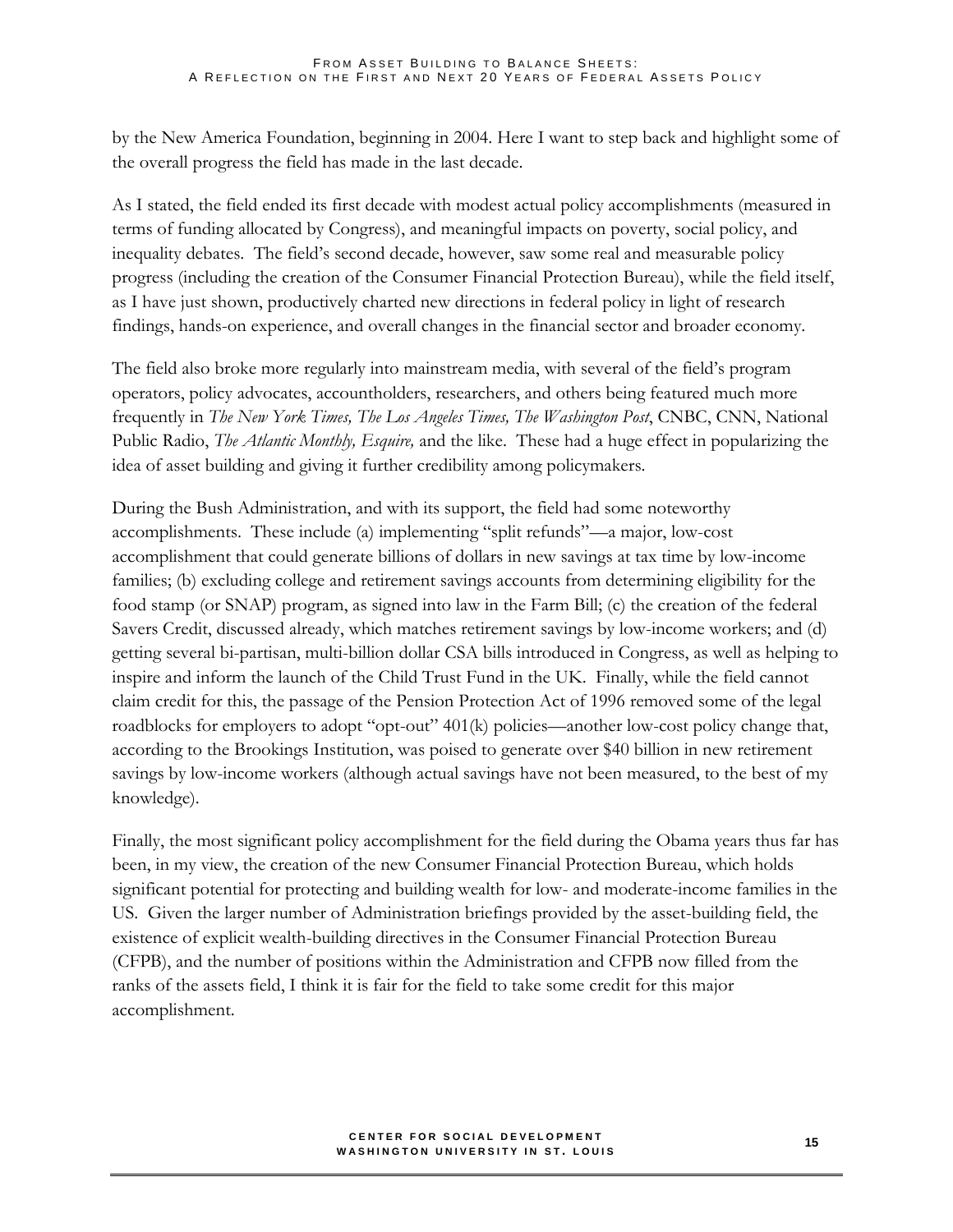## **The Next 20 Years: From Asset Building to Balance Sheets**

## **Economic context**

 $\overline{a}$ 

Three inter-related trends are likely to shape the economic context in which the field will advance federal assets policy—budget deficits, slow economic growth, and financial insecurity reaching well into the middle class.

First, as many budget experts point out, rapidly rising health care costs and the aging of the population (exacerbated by the Great Recession) are the main drivers of long-term budget deficits while, most experts agree, both higher tax revenues *and* spending cuts are needed to bring the budget back in balance. Yet any consensus on raising taxes seems elusive, unfortunately, meaning that most significant budget cuts will come from spending cuts—and *not* to more politically protected mandatory spending programs (especially the "big three" of Medicare, Social Security, and Medicaid). Instead, spending cuts will be focused on the discretionary spending programs that support education, environmental protection, housing assistance, public safety, and most of the public safety net programs that low- and moderate-income Americans rely on (Emmons, 2011a). With a shrinking public safety net and overall fewer investments in education, housing, economic development and the like, families will need to save and invest more to achieve financial stability and mobility.

Second, overall economic growth, which generally boosts household incomes, is not likely to be strong over at least the next several years. As my St. Louis Fed colleague William Emmons (2010, 2011b) observes, the economic recovery and high levels of unemployment are likely to be "prolonged and painful" due, in the near term, to the lost consumption associated with higher saving and greater debt repayment—or "deleveraging"—by households,<sup>11</sup> and, over the longer term, as our nation seeks new models of economic growth to stimulate demand. Moreover, he argues, Americans must save more while policymakers must regularly balance the budget even in the face of "looming deficits of unprecedented size." As of this writing, there are some signs of modest recovery, but nothing appears on the horizon to resolve these longer-term, structural issues about the sources of economic growth and employment in the US.

Moreover, even when the economy does start growing again, reports on growing inequality over the last generation show that the gains are not broadly shared. Most recently, the non-partisan Congressional Research Service (Hungerford, 2011) showed that after-tax income for the top 1% of taxpayers rose a dramatic 74%, on average, between 1996 and 2006, while the top 0.1% nearly doubled their income over that decade. Meanwhile, the bottom 20% of taxpayers saw their income fall by 6%, while those in the middle experienced a gain of only 10%. Interestingly, over that time frame, higher earners derived less of their income from wages (falling from 35% to 25%), and

#### **C E N T E R F O R S O C I A L D E V E L O P M E N T WASHINGTON UNIVERSITY IN ST. LOUIS**

<sup>11</sup> McKinsey (2009) estimates that every percentage point increase in the savings rate results in \$100 billion of lost consumption.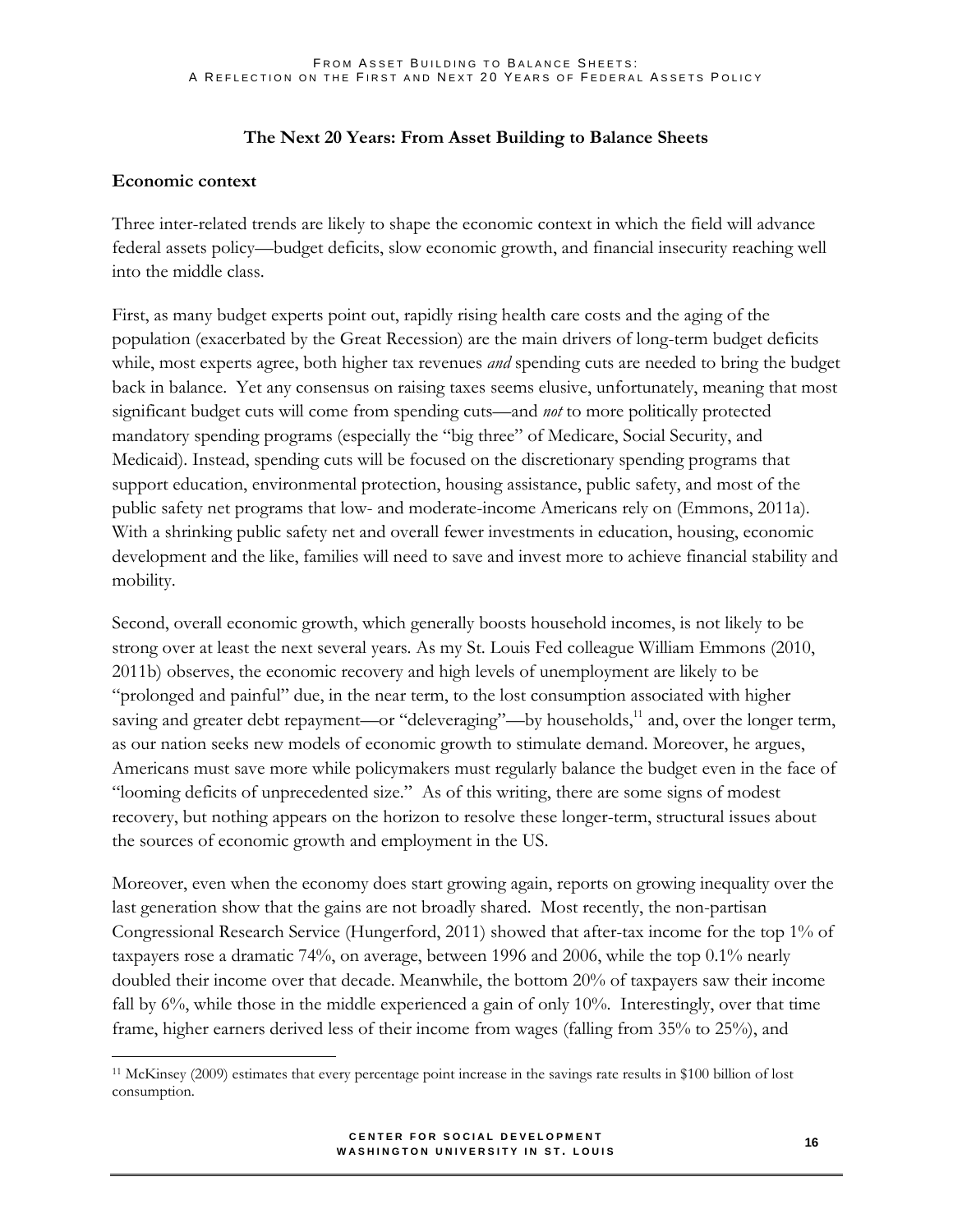dramatically more from their assets: income from capital gains and dividends grew by nearly 7.5 percentage points to 38.2% of earnings. With roughly half of all Americans lacking financial assets (Bricker et al., 2011), and the likelihood that wages will not increase in any meaningful way for workers in the years ahead, there is little reason to believe that whatever economic growth the US may achieve in the next decade or longer will deliver much income growth to the majority of American households.

Not surprisingly, increasing inequality has also resulted in a growing number of financially unstable families, with nearly half of all households experiencing instability or feeling economically fragile. For example, almost half of all households surveyed in the 2009 Survey of Consumer Finances (SCF) had less than \$3,000 in liquid savings (Bricker et al. 2011). Nearly half of all Americans consider themselves financially fragile, meaning that they would "probably" (22.2%) or "certainly" (27.9%) be unable to come up with \$2,000 in 30 days to cope with a financial emergency (Lusardi, Schneider, & Tufano, 2011). Similarly, almost half of all Americans report having trouble making ends meet (Lusardi, 2011). And the Census Bureau (2011) recently reported, in the new Supplemental Poverty Measure, that nearly half the United States lives within 200% of the poverty line, or just under \$45,000 per year for a family of four.

In sum, three inter-related trends—diminishing public safety nets and investments, slow or stagnant economic growth, and a rising number of Americans experiencing financial insecurity—bring three implications for the future of the asset-building field. First, Americans are going to need to save and invest more to achieve economic security and mobility—they will, like better-off Americans, need to derive more of their income and security from what they own, not just what they earn. Among other things, this suggests the development of assets earlier in life, better returns on the savings and assets low-income families own, and supplementing labor-market income with income derived from the ownership of small and micro-businesses.

Second, those same Americans who need to save and invest more will have a harder time doing so, forcing the field to be creative about the strategies we pursue. A great example of this type of innovation, and among the ways the field will reach scale, is the "Supervitamin" idea being advanced by Jonathan Mintz, the Commissioner of New York City's Department of Consumer Affairs (Mintz, 2011). Under this approach, asset building is integrated (as part of a "5-step program," for instance) into city-run programs combating homelessness, domestic violence, drug addiction, and the like. The "Supervitamin" of savings and financial stability cuts across and can help ameliorate these and many other social problems. Another interesting and promising innovation is the "Refund to Savings" or "R2S" initiative pioneered by Michal Grinstein-Weiss of UNC-Chapel Hill, Dan Ariely of Duke, and the Intuit Corporation, which together are testing savings and debt reduction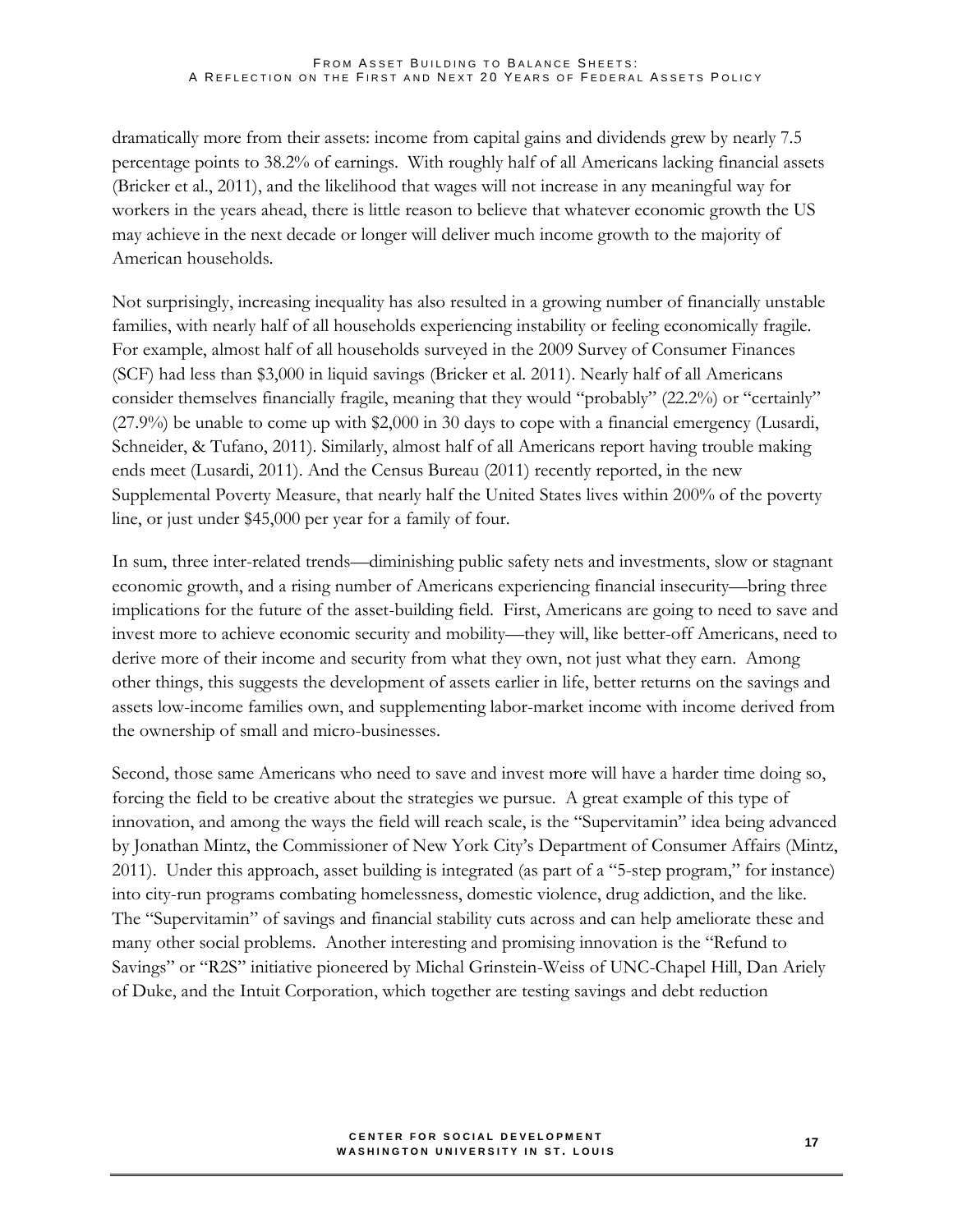"prompts" in Intuit's TurboTax tax-preparation program. R2S is leveraging the tax-filing moment, IRS form 8888, and the vast, private sector reach of TurboTax.<sup>12</sup>

Third, the field's reach and relevance have moved beyond low-income families to the bottom half of the American population, making new political opportunities possible. The recent and widespread attention to growing inequality in America, the "99 percent," the racial wealth gap, the "shrinking middle class," and the elusive American Dream are all, in my view, manifestations of financial instability working its way up the income ladder and spurring more and more Americans to press policymakers and Presidential candidates for solutions. These solutions are not likely to be asset building per se, but will likely—as indicated in President Obama's (2011) speech in Osawatomie, Kansas—focus on helping Americans save, reduce their debts, get their kids to college, pursue homeownership (for those ready and able), and secure a comfortable retirement. Accordingly, the field's opportunities in the years ahead lie in leveraging these efforts, *grafting* progressively funded accounts and programs onto larger policy efforts aimed at restoring the middle class. The field should not, just to clarify, expand its reach to include the middle class; rather, the focus on targeting the middle class by policymakers presents a great opportunity for the field to ensure that policies to reach further down the income ladder are *included* in measures to address rising middle class financial insecurity.

## **From asset building to balance sheets**

This broader economic context in which American families must manage their finances should encompass a broader context at the household level as well: the entire balance sheet. By balance sheets, I mean a household's financial services, savings, debts, and assets.

This balance sheet approach, in fact, allows us to understand the recent financial crisis as a series of balance sheet failures. Looking back over the last decade, we have now seen the immense damage to families, communities, and the broader economy when we, as a nation, were not sufficiently attuned to four balance sheet challenges facing American households: (1) reliance on wealthdepleting financial services; (2) low levels of savings; (3) high and risky levels of consumer and mortgage debt; and (4) no diversification of assets beyond housing (Boshara, 2011).

The effects have been devastating. When the housing bubble burst, the wealth of many households plunged, leaving balance sheets, according to some economists, at a historic low. For instance, Mian and Sufi (2010) report that both household debt-to-income and household debt-to-assets ratios reached their highest points since 1950, with the debt-to-income ratio skyrocketing from 2001 to 2007 by more than it had in the prior 45 years. While balance sheets have improved somewhat in the last couple of years, financial instability remains severe among the poor and persons of color, and reaches into the middle class. For example, three-fifths or more of families across all income

 $\overline{a}$ <sup>12</sup> See<http://assets.web.unc.edu/files/2011/07/Proceedings-Report.pdf> for more information about R2S.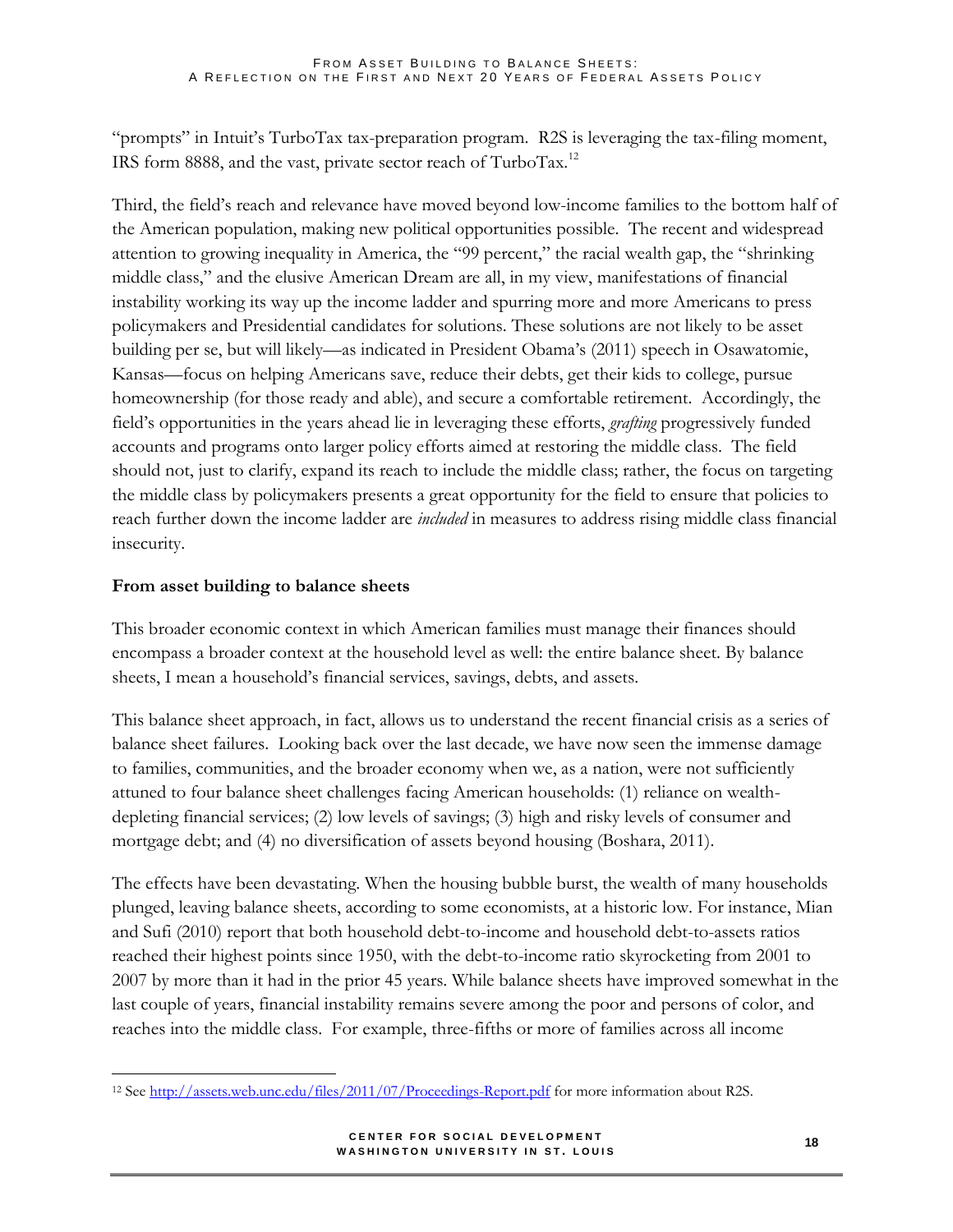groups, according to the 2009 Survey of Consumer Finances of the Federal Reserve (Bricker et al., 2011), reported a decline in wealth between 2007 and 2009, and the typical household lost nearly one-fifth of its wealth, regardless of income group. Also, the Pew Research Center (Kochhar et al., 2011) finds that, in 2009, typical net worth stood at \$5,677 for blacks, \$6,325 for Hispanics, and \$113,149 for whites.

Moreover, recent research shows that weak balance sheets contributed significantly to the financial crisis and economic downturn of the last few years: According to economists Mian and Sufi (2010), 65% of the 6.2 million jobs lost between March 2007 and March 2009 are due to household "deleveraging"—families needing to reduce their debts (especially mortgage debt) and rebuild their savings. And weak balance sheets remain at the core of our economic downturn. Christine Lagarde (2011), head of the International Monetary Fund, remarked last year: "Today, the headline problems are sovereigns in most advanced nations, banks in Europe, and households in the US…the fundamental problem is that weak growth and weak balance sheets—of governments, financial institutions, and households—are feeding negatively upon one another." Central to the balance sheet challenge is mortgage debt: roughly three quarters of all debt is mortgage debt, and nearly one in four homes with mortgages have negative equity (CoreLogic, 2011; Federal Reserve, 2011).

So if we can understand the financial crisis and then the economic downturn as a series of *reactions* to balance sheet failures, then it makes sense to think about *proactively* rebuilding the American balance sheet to help both households and the broader economy move forward. The four balance sheet failures must be turned into four balance sheet challenges and opportunities. Specifically, we must: (1) improve access to wealth-building financial services; (2) generate savings, especially unrestricted savings and savings that lead to productive assets; (3) reduce consumer and mortgage debts; and (4) use savings and "good" debt to secure a diversity of assets.

The balance sheet approach seems appropriate, too, for the emerging economic era I just outlined: families need to derive more of their earnings, security, and mobility from what they own while living in an economy that makes that difficult. That is, families cannot afford high levels of debt with little savings; cannot afford to have all their assets in housing; and cannot afford the pay-day lender on the corner when they need reasonably priced small-dollar loans from their community bank or credit union. They need, in other words, to look at their *entire* balance sheet, and how all the pieces fit together.

And this integration is how, in my view, the field needs to think of its challenges in the years ahead. Thankfully, the field appears to be naturally and constructively moving in this direction already, given the broad and expanding scope of the field and the wide range of conferences, working groups, research projects, advisory boards, etc. affecting the balance sheets of struggling Americans.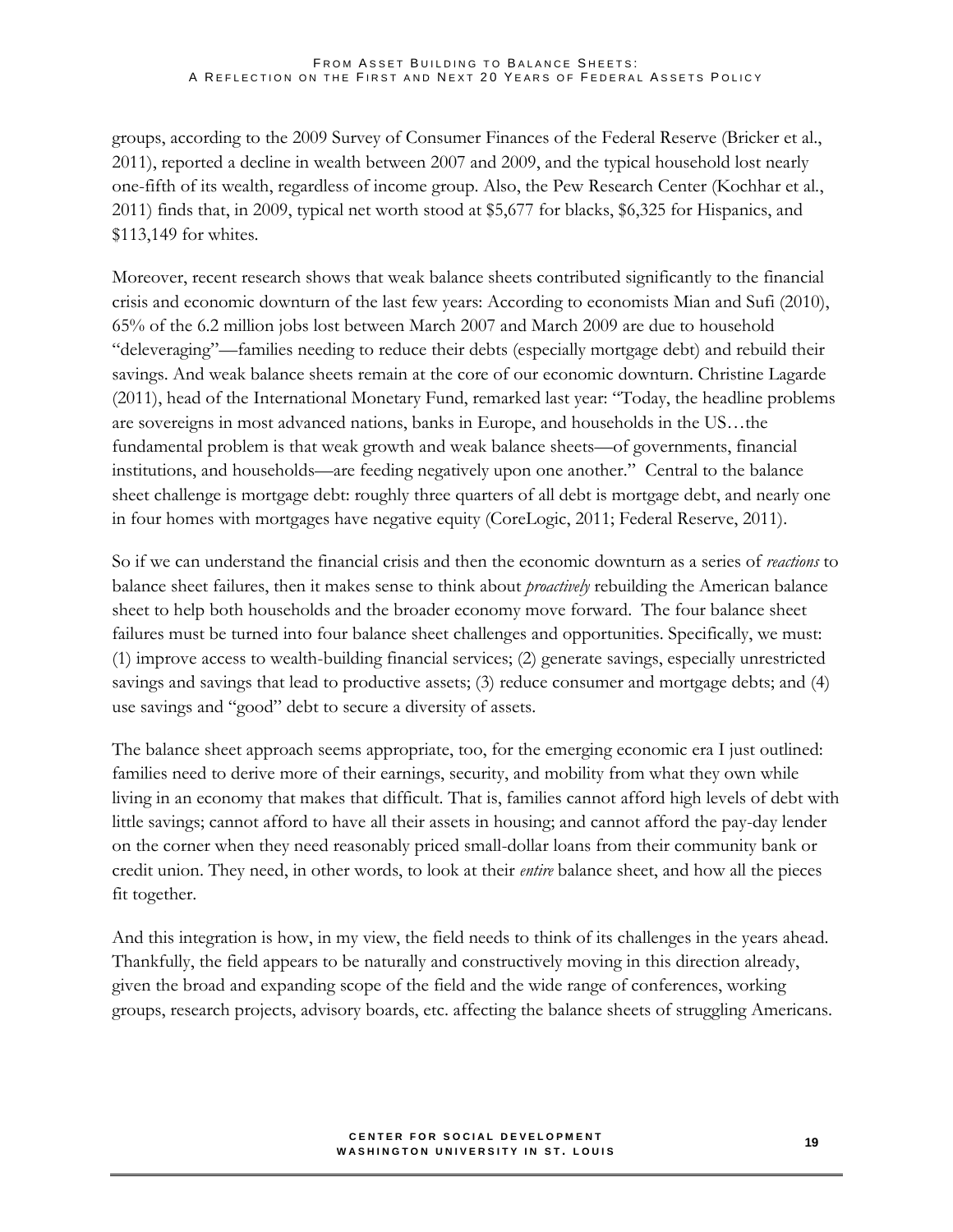### **Ten promising directions for stronger American balance sheets**

With this balance sheet approach in mind, I would like to suggest ten promising, longer-term directions for the field for the next 20 years. Note that these ideas in no way represent everything that could be or needs to be done; several organizations, representing a wide range of work affecting the American balance sheet, have laid out detailed policy agendas including, for example, the Assets Agenda of the New America Foundation. Nor does this list simply recycle the range of ideas I offered in my "Building Assets Through the Life Course" paper published as a New America Fellow last year (Boshara, 2011). Nor do I believe that federal policy development and action, while necessary, are sufficient; clearly, much more, including building public support for our ideas, will be critical.

Instead, based on my reflections on the field's first 20 years, and in light of where I think the economy is headed and the balance sheet approach I recommend, I offer what I think are ten promising and interesting directions that sometimes challenge the field to rethink why we matter and how we can achieve a more inclusive assets policy for millions of Americans.

**1. Why we matter.** Asset building has proven to be relevant to a number of problems and debates among policymakers, whether it be savings, ownership, poverty, or financial literacy, among others. Yet "asset building" itself does not appear to be the strongest framework or argument for why this idea matters, at least in Washington. Nor do I think being a solution in search of a problem, which we tried in our efforts to promote CSAs, is a sustainable strategy—although a certain degree of nimbleness is always necessary in a political setting. But what framing could be effective? Through my service on the Advisory Board of Pew's Economic Mobility Project, I have come to see (a) why, from a research perspective, assets matter for economic mobility, and (b) how powerful this framework is for bringing Democrats and Republicans together.<sup>13</sup> As mentioned earlier, we will be more effective if we provide a solution to a problem Members of Congress and the White House *already* want to solve, instead of trying to sell them on both the problem (poverty, asset poverty, inequality, etc.) *and* the solution. Finally, while I have only recently begun this work at the Fed, I believe that—especially as we search for new drivers of economic growth, and a growing number of weak balance sheets are inhibiting economic growth—we must show, with greater research and quantitative rigor, why healthy balance sheets matter for the nation's economic growth and wellbeing. Although some research in this area already exists (such as Mian & Sufi 2010), much more needs to be done. In fact, Daron Acemoglu and James Robinson (2012), in their insightful new book *Why Nations Fail*, show that the wealth of a country is most closely correlated with the degree to which the average person shares in the overall growth of its economy. This, they demonstrate, is achieved through inclusive political and economic institutions, which often involve some degree of property or asset ownership.

<sup>13</sup> This was demonstrated in a recent front-page story in *The New York Times (*DeParle, 2012), which showed that everyone sees "not moving up the economic ladder" as a problem the nation needs to solve.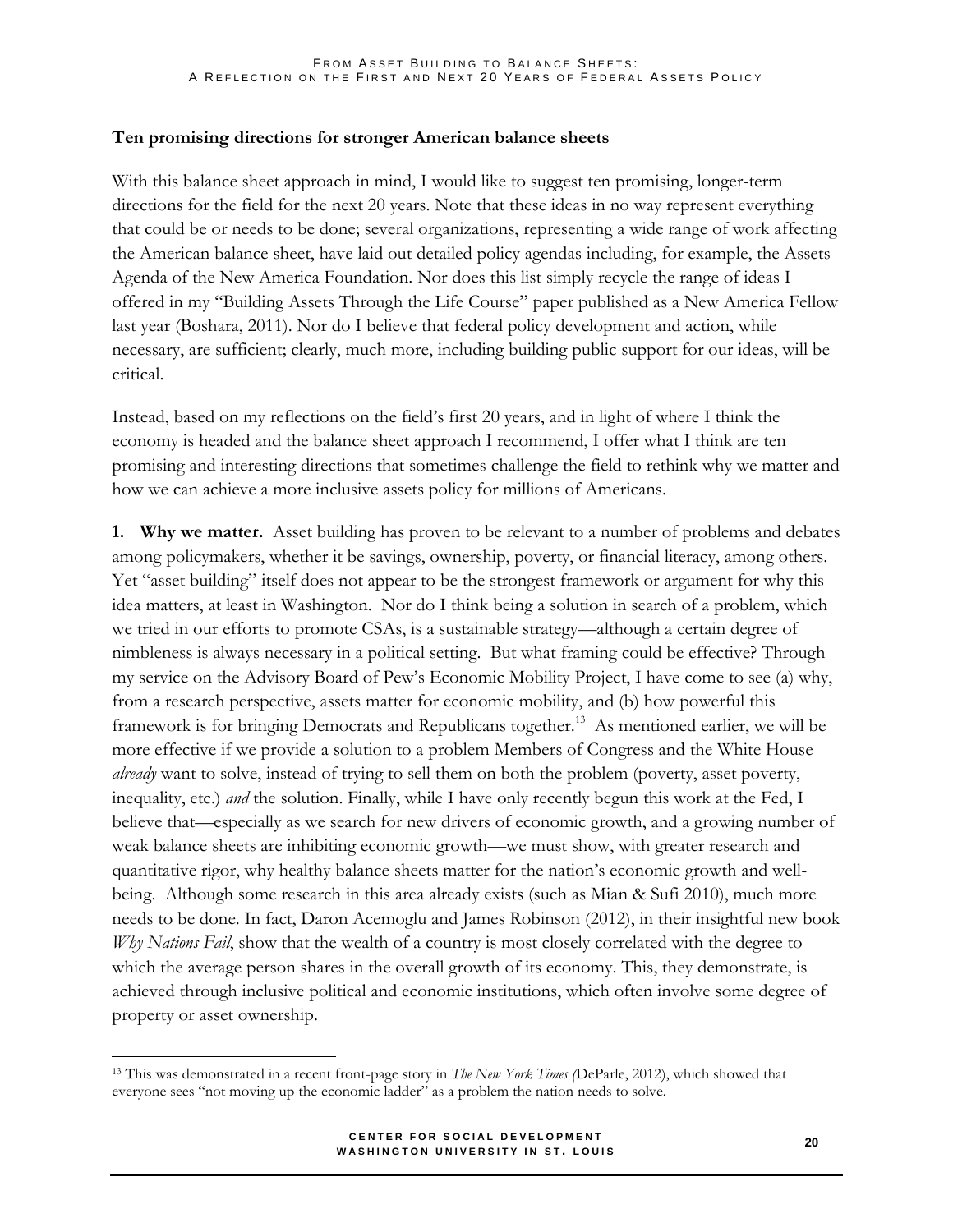**2. Further strengthen the assets and education link.** While I recommend the overall framework of economic mobility to promote assets, it is well documented that post-secondary education specifically is among the key drivers of both economic mobility and a nation's overall economic prosperity. And, as demonstrated most recently in a series of papers authored by William  $Elliot<sup>14</sup>$  and by several studies published by the Center for Social Development,<sup>15</sup> there is a growing body of research showing how savings and assets matter for college access and completion—that dedicated college savings accounts help forge what researchers (Elliot III et al., 2011) call the "college bound identity." Several initiatives are bringing the assets and post-secondary education worlds together, with much hope and enthusiasm. The Department of Education, for example, announced last September that 42 of its 66 "GEAR UP" grants will provide college savings accounts to at-risk middle school children nationwide.<sup>16</sup> A few years ago, the College Board (2008) recommended low-income students receive "Early Pells" in the form of deposits into college savings accounts. Forward-looking demonstration projects, especially the CSD-led "Seed for Oklahoma Kids" is testing the effectiveness and scalability of the 529 platform for college savings. Also, the Partnership for College Completion aims to integrate college savings into more traditional collegereadiness programs for more than 6,000 kids in KIPP charter schools in five cities;<sup>17</sup> the Mississippi College Savings Program is setting up college savings accounts for over 700 low-income children in early childhood centers throughout the Delta;<sup>18</sup> and San Francisco will offer a college savings account to every kindergartner by the end of 2012 through the "Kindergarten to College" program.<sup>19</sup> These and other research and policy development efforts are well warranted and are likely, in my view, to lead to greater knowledge, better public policies, and ultimately better education and mobility outcomes for potentially millions for lower-income children and youth.

**3. Engage in our nation's homeownership debate.** The housing crisis, while far from resolved, has spawned a constructive debate about the future of homeownership policy in the US—a debate to which the assets field cannot afford not to contribute. Certainly our economy will never fully recover until we reduce excessive mortgage debt and strengthen the housing sector. Yet, because of the housing crisis, many might too easily dismiss homeownership as a route to wealth creation for lower-income families, and some may try to unfairly undermine our nation's progress on expanding homeownership among non-whites. These would be mistakes. We must remember that, historically, homeownership has been an effective route to wealth accumulation and upward economic mobility for generations of families, including and especially for low- and moderate-

<sup>&</sup>lt;sup>14</sup> See [http://assets.newamerica.net/publications/policy/why\\_policymakers\\_should\\_care\\_about\\_childrens\\_savings](http://assets.newamerica.net/publications/policy/why_policymakers_should_care_about_childrens_savings) for links to all the papers in the "Creating a Financial Stake for College" series.

<sup>15</sup> See<http://csd.wustl.edu/AssetBuilding/Pages/ABPubs.aspx> for a full list of CSD's publications regarding assets and college access and completion.

<sup>&</sup>lt;sup>16</sup> Press release available at [http://www.ed.gov/news/press-releases/new-gear-grants-awarded-help-more-275000](http://www.ed.gov/news/press-releases/new-gear-grants-awarded-help-more-275000-middle-schoolers-get-pathway-success-co) [middle-schoolers-get-pathway-success-co](http://www.ed.gov/news/press-releases/new-gear-grants-awarded-help-more-275000-middle-schoolers-get-pathway-success-co)

<sup>17</sup> See<http://www.partnershipforcollegecompletion.org/>

<sup>&</sup>lt;sup>18</sup> See [http://cfed.org/blog/inclusiveeconomy/mississippi\\_college\\_savings\\_account\\_program\\_launch/](http://cfed.org/blog/inclusiveeconomy/mississippi_college_savings_account_program_launch/)

<sup>19</sup> See<http://www.k2csf.org/>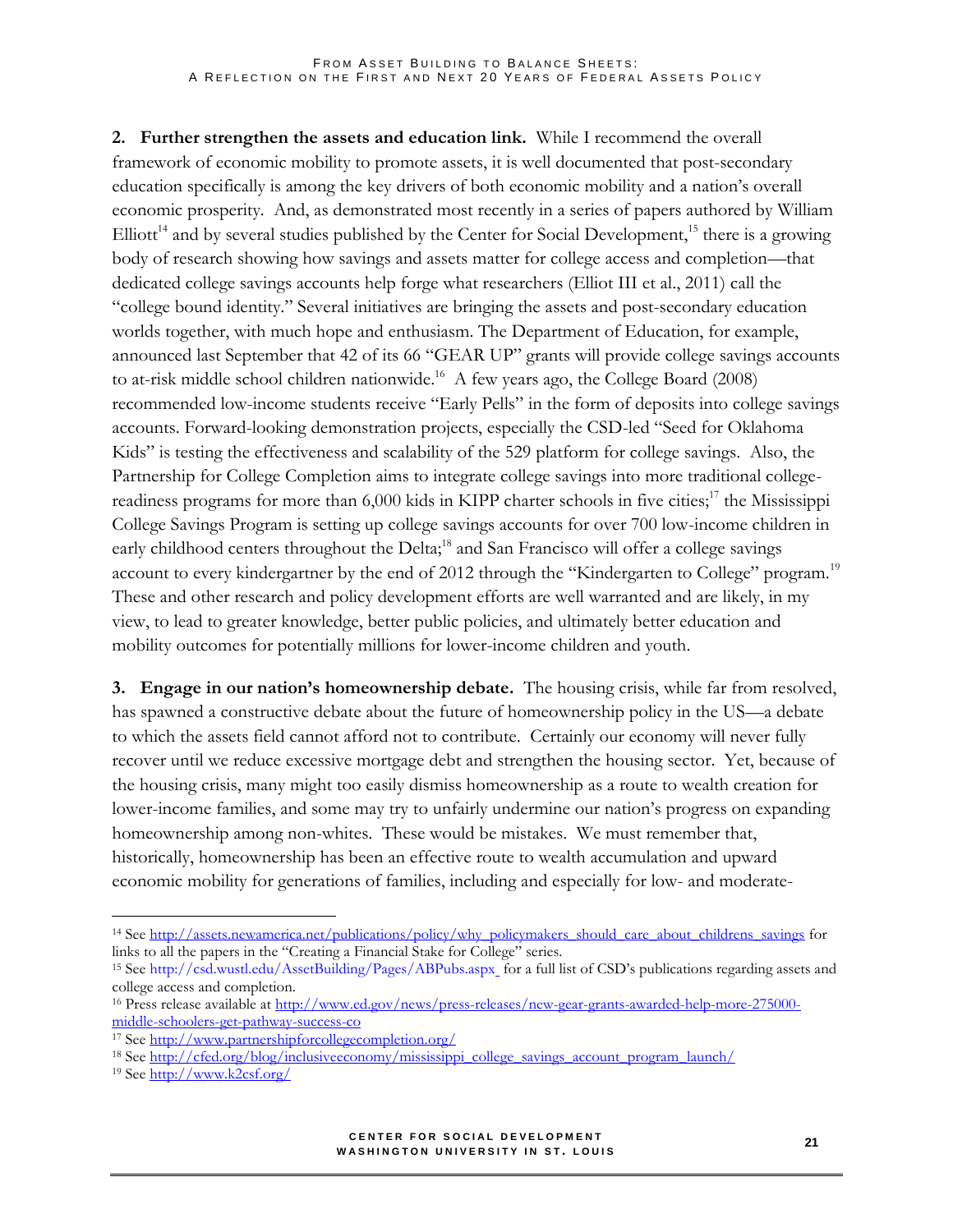income and minority families. Going forward, then, our responsibility is to promote responsible paths to homeownership for those who are ready and qualified, with a more clear understanding of both risks and rewards for all stakeholders. This field, with its experience with IDAs and SELF-HELP's secondary mortgage program, has much to say, especially since families will now need to bring both savings and more "readiness" to the table. My colleagues at the Board of Governors of the Federal Reserve (2012) released a white paper earlier this year about the issues and tradeoffs policymakers must consider for homeownership policy in the years ahead; a similar paper, building on the homeownership experience of the asset-building field, would be an ideal place to begin for the field's important contribution to this consequential debate.

**4. Engage the Consumer Financial Protection Bureau.** The field needs to be heavily engaged in the direction of the Consumer Financial Protection Bureau (CFPB), not just in its creation. While real threats to its scope and power exist, the CFPB is currently poised to have a significant impact on the existence and regulation of products that are essential to protecting and rebuilding American balance sheets. Research findings and evidence, especially, will be crucial to the direction and impact of the Bureau.

**5. Contribute to research and discussions on how to distribute the downside of risk.** In my view, skepticism still remains around the very wisdom of advocating for wealth-creation strategies among lower-income families in light of the massive loss of wealth in the last five years—and we need to take these concerns seriously. In addition to getting the products, counseling, and "skin in the game" right, we should think more seriously about how to distribute the downside risks of assetbuilding policies more equitably. There should not, of course, be a risk-free asset development strategy—one should be subject to risks if one can reap rewards, but risks should be more equitably distributed. For example, it was largely low- and moderate-income and minority Americans who suffered the wealth losses associated with the 30% decline in housing prices since 2006, while of course reaping few of the benefits. Can there, then, be a way to insure against such losses, which would benefit both households and the economy? Barry Bluestone (2011) at Northeastern University proposes the creation of a federal "home price insurance" program, which would charge a \$500 fee that covers 80% of any loss in home value for homes kept for at least three years. Similarly, Robert Shiller (2003) in his book, *The New Financial Order,* also offers new public and private insurance schemes to help families insure against losses of livelihoods and homes due to economic changes beyond their control. A roundtable discussion on this topic, hosted by the assets field, might be highly instructive.

**6. Promote assets early in life.** I am among those who still believe that the field's best idea is to start asset building as early in life as possible, given what research has found about the power of the "asset effect" thus far and the opportunity to accumulate meaningful savings by age 18. However, many remain skeptical, believing that, for instance, subsidies are better targeted at workers (Sperling and Orszag), families and communities (the Annie E. Casey Foundation), or towards other programs aimed at poor kids (the Children's Defense Fund), although, to be sure, these efforts may be seen as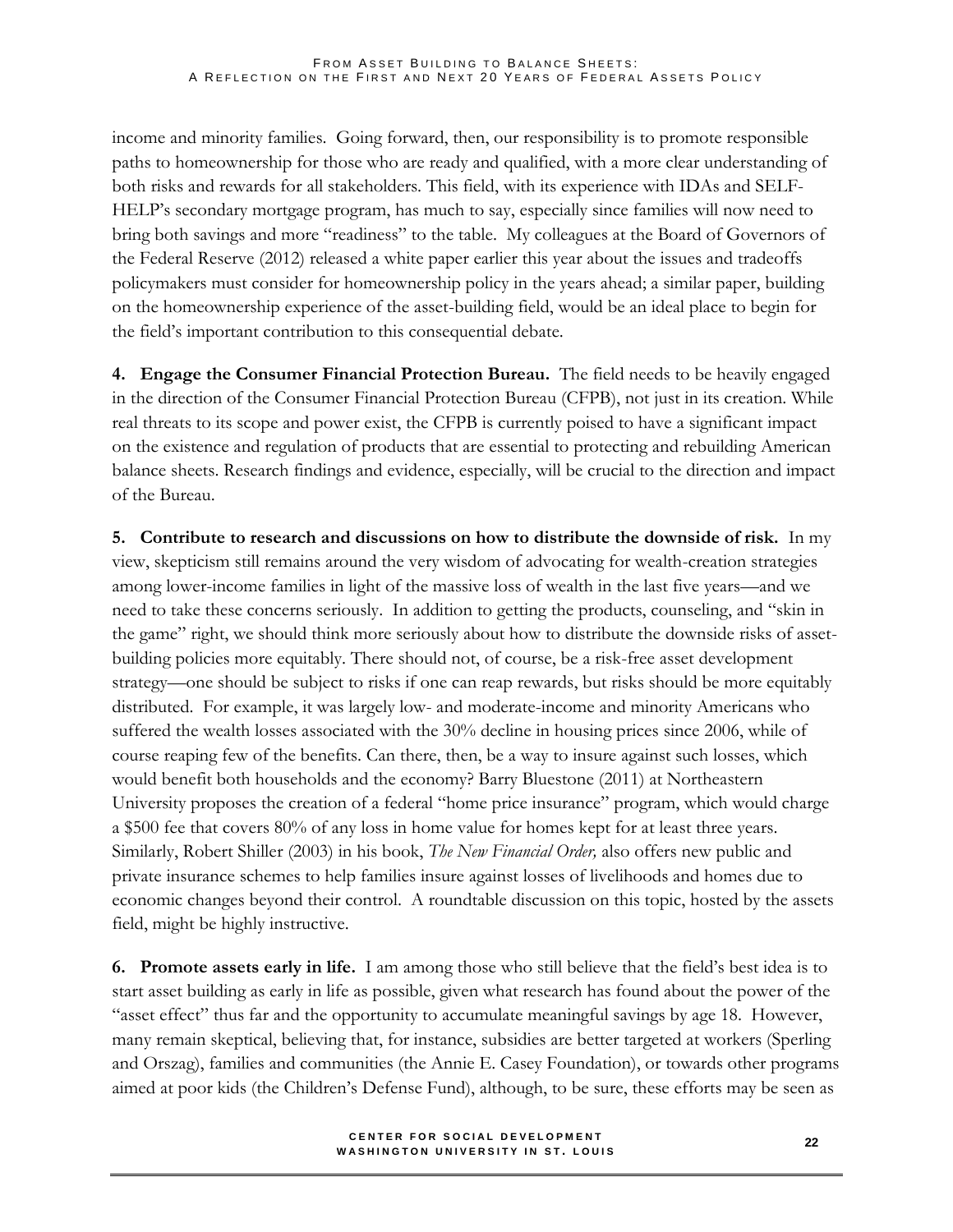complementary instead of competitive. We may never fully win these arguments; however, most importantly, we need to continue to test and generate evidence, learning from SEED, SEED for Oklahoma Kids, Kindergarten to College, and other efforts to make the case that something like the ASPIRE Act or 529s at birth merit further attention from policymakers nationwide. We also have to address the CSA product challenges, which have bedeviled many CSA demonstrations thus far. Along these lines, the President's Advisory Council on Financial Capability recently and officially (on April 9, 2012) recommended that Treasury and Congress consider a "Kids Roth"—a slightly modified Roth Individual Retirement Account (IRA) that permits children, on a voluntary basis, to open and make contributions to a life-long, tax-benefited account that can also be used for postsecondary education and homeownership, as current Roth IRAs allow (Beck & Boshara, forthcoming). The creation of such a nationally sanctioned product directed at kids would likely cost the federal government little but would spur further experimentation around CSAs by the field, financial institutions, financial educators, and others. A Roth at birth would also provide a national product into which public seed and matching deposits could be made, should federal funding opportunities arise.

**7. Get financial access right.** In the "balance sheet" approach that I recommend above, my view is that getting financial access right is the *sine qua non:* If we cannot get access to mainstream financial services right, then we cannot get the rest of the balance sheet—savings, good debt, and a diversity of assets—right. Thanks to the leadership of CFSI and others, the field has made enormous progress on this front. From them we have learned that we must not just look to banks and credit unions, whose roles remain crucial, but to other distribution channels such as retailers (e.g., Wal-Mart and K-Mart), pre-paid companies, mobile platforms, web-based services, and payment and benefits systems, which are innovating and bringing down transaction costs at a breathtaking pace. Direct deposit, for example, holds enormous potential to foster financial inclusion: research shows that it predicts mainstream banking, account longevity, better credit scores, and the likelihood of having longer-term savings such as for college and retirement—yet only 44% unbanked consumers receive paychecks via direct deposit, compared to 70% nationwide (Schneider & Hachikian, 2009). The field may want to consider conducting a national direct deposit campaign with employers, financial institutions, and non-profits, and then leverage that platform for asset-building opportunities.

**8. Promote unrestricted savings.** Just as financial access may be the *sine qua non* of healthy balance sheets, unrestricted savings may be the "connective tissue" linking efforts to reduce predatory lending, build financial access and capability, stabilize households facing job losses or health emergencies, and make longer-term investments in an education, home, business, or retirement. Perhaps no other issue holds the potential to bring together these four areas or "subfields" into a powerful coalition. The need is well documented: Several recent studies found that roughly half of all American households lack sufficient savings or liquid assets: CFED (Brooks and Wiedrich, 2011) reports that 43% of Americans are "liquid asset poor"; the Federal Reserve (Bricker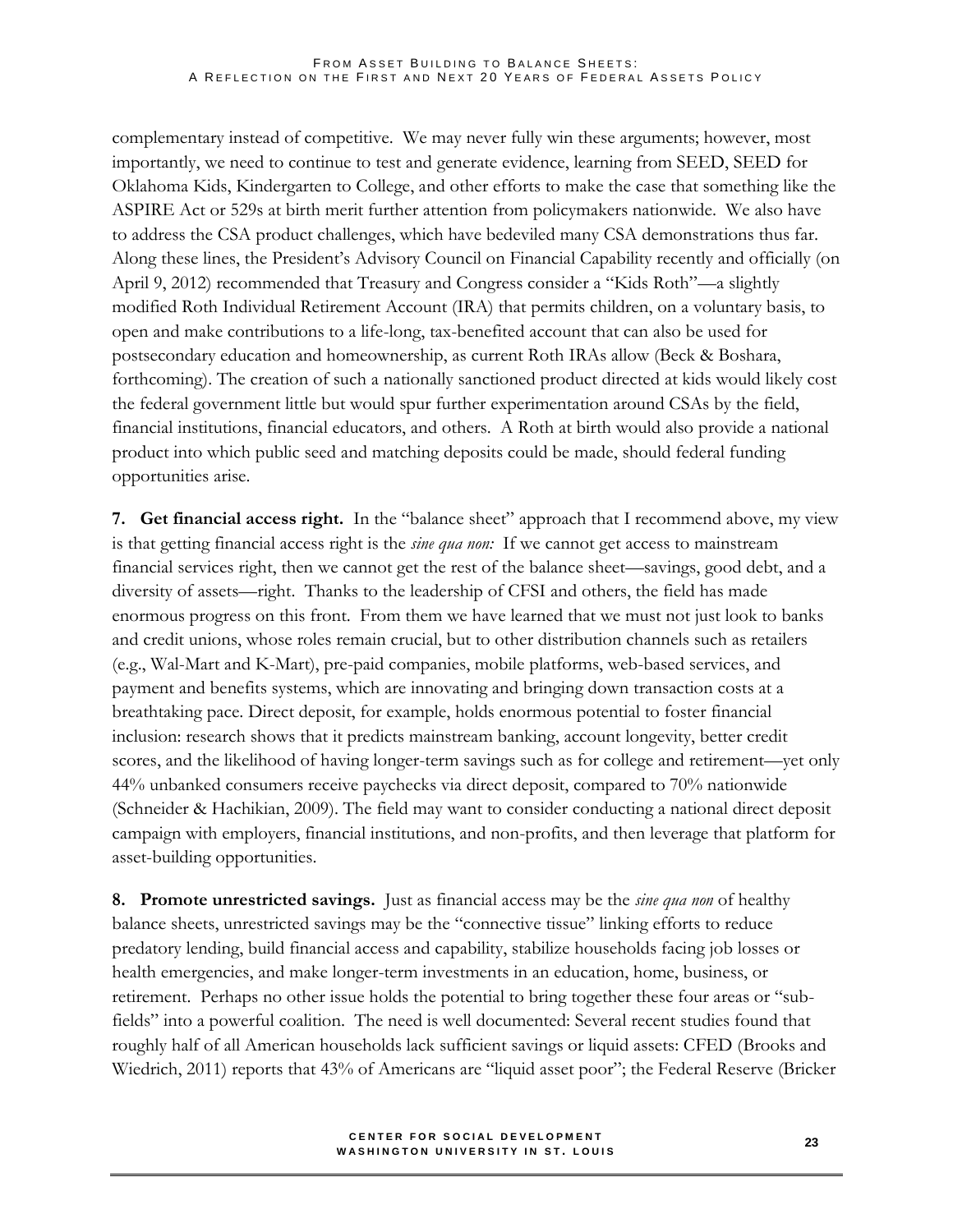#### FROM ASSET BUILDING TO BALANCE SHEETS: A REFLECTION ON THE FIRST AND NEXT 20 YEARS OF FEDERAL ASSETS POLICY

et al., 2011) found that almost half of all households had less than \$3,000 in liquid savings, and, as mentioned earlier, Lusardi, Schneider, and Tufano (2011) found that nearly half of all Americans "probably" or "certainly" would be unable to come up with \$2,000 in 30 days to cope with a financial emergency. Finally, the Consumer Federation of America (Fox, 2007) found that families earning \$25,000 with no emergency savings were eight times as likely to use payday loans as families in the same income bracket that had more than \$500 in emergency savings. While the need is clear, the strategies are disparate: Policymakers need to raise asset limits in public assistance programs, boost the EITC and better connect it to savings accounts (building on the "\$aveNYC" program ), and clarify consumer protections around emerging cards and technologies. Employers need to encourage direct deposit and embrace innovations like AutoSave, while financial institutions need to promote innovations like D2D's "prize-linked savings" as well as profitable but responsible small dollar lending and savings programs (Lopez-Fernandini, 2009). It seems like a "Cash Coalition" or working group that brings the various stakeholders together would be a constructive next step.

**9. Think small.** As I have noted before, the field has been surprised at how much savings can be generated even among lower-income households without a match or new public outlays but with small changes in existing products, tax credits, and systems. With austerity becoming the "new normal" in Washington—even Senator Dan Coats (R-IN), the champion of the Assets for Independence Act, no longer supports IDAs because he now claims to be more fiscally conservative—it behooves the field to dedicate serious thought to the next "split refunds" or "auto 401(k)"—low-cost regulatory and policy changes that yield billions of new savings. I have mentioned some of the lower-cost innovations already, many of them driven by employers or financial institutions: direct deposit, pre-paid cards, AutoSave, prize-linked savings. And, as I have stated, I believe tax-time strategies—such as the Refund to Savings Initiative—have only just begun to deliver on their immense promise. Yet some of these innovations need Congress, such as the Kids Roth, while others, such as improvements to 529s, need state legislatures. A roundtable and year-long policy and regulatory review of the next generation of low-cost savings and balance-sheet building strategies could prove to be among the field's most influential documents at this particular moment. A great place to start would be both New America's Asset Building Program (New America Foundation, 2011) and CFED (2012), which have recently compiled compelling lists of low-cost policy and regulatory ideas to build savings and assets.

**10. Think big.** Austerity becoming the new normal does not preclude a large budget, tax, or Social Security deal from coming together—as is expected in a budget and tax deal in 2013. The field cannot afford not to be ready for that moment. It is important to recall that funding for the EITC increased in the 1993 deficit reduction deal (U.S. Congress, 1993), while the Balanced Budget Act of 1997 (U.S. Congress, 1997) brought increases in programs reaching lower-income households such as Pell Grants, Hope Scholarship Credits, Children's Health insurance, and the like. Currently, Pell Grants (\$36 billion in FY 2012) and the EITC (\$52 billion in FY 2012) are the nation's two largest anti-poverty programs, and both were expanded during eras of fiscal restraint. The lesson here is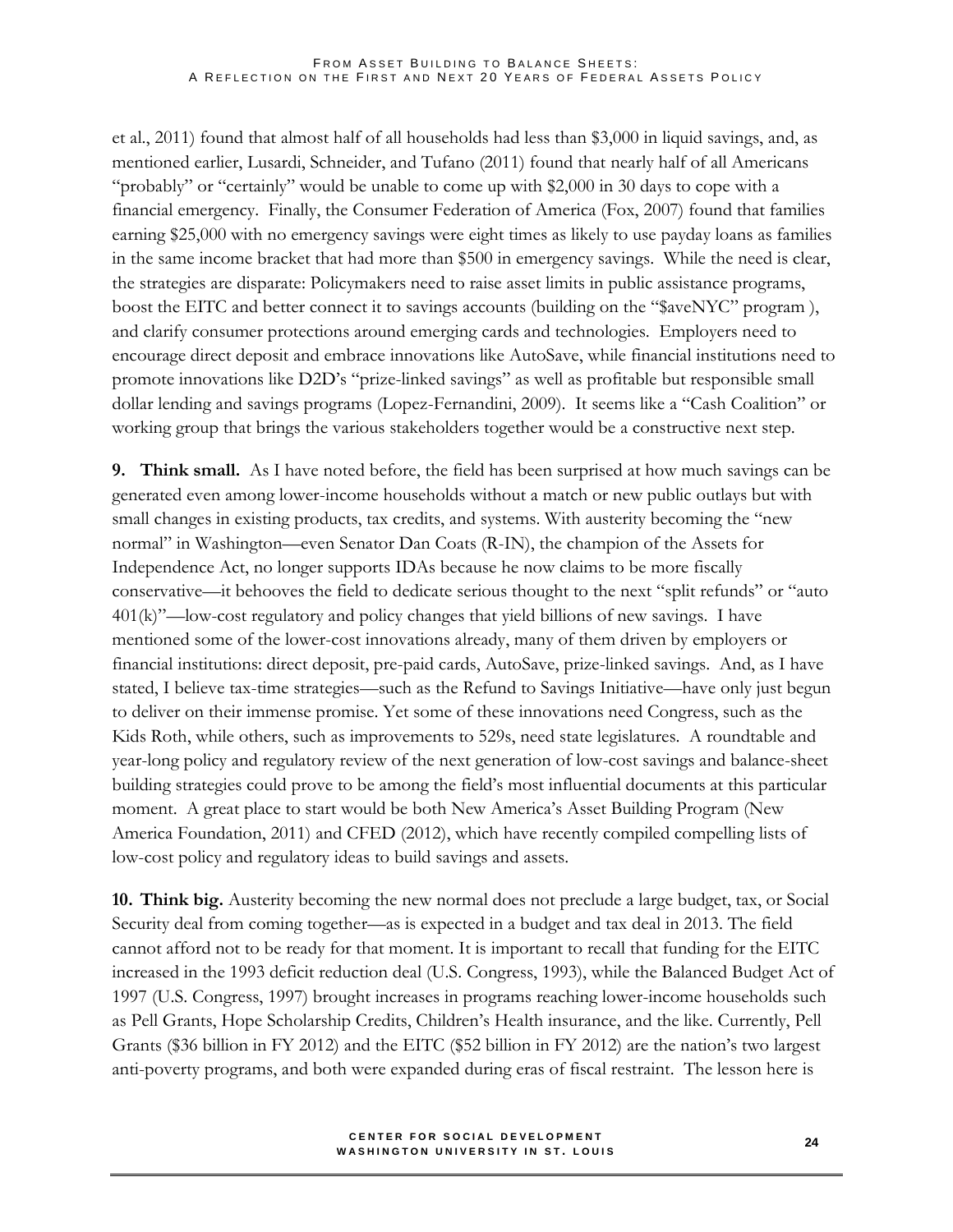that when big money is on the table, big things are possible for low-income families. Yet to succeed in that moment, the field must be ready with some big ideas that also could be supported by Republicans and Democrats alike—as well as by other advocates for low-income families, who are also poised to win in a large budget or tax deal. Could, for example, the assets field and more traditional anti-poverty advocates join forces in favor of another historic expansion of the EITC better linked to savings? Could we imagine a novel solution to the deeply dismaying and growing racial wealth gap? Could the education and assets field think about the next round of Pell Grant expansions linked to at-birth deposits into the 529s of all newborns? Or solvency revisions to Social Security linked to at-birth deposits in a Kids Roth? The nation's new austerity is in fact beginning to seriously question, for the first time, the economic value of the home mortgage interest deduction, making potential funding streams possible. But the coalitions in favor of redirecting those subsidies, or any new subsidies, must begin to be built now, as the fight for tax dollars and subsidies in the anticipated 2013 budget and tax deal is expected to be intense.

## **A Brief Reflection on Policy Innovation**

I would like to close with just a brief thought on policy innovation, reflecting on some of the insights from the first two decades of the asset-building field presented in this essay.

Of course, policy innovation in the assets field began with Michael Sherraden's social innovation of building assets for the poor. He documents how his conversations with welfare mothers in the 1980s, who felt trapped and unable to move ahead, happened to occur as he was participating in and attending meetings regarding Washington University's retirement plan. The plan, which made it simple for him to save and build wealth and which was well subsidized by both the University (though matching deposits) and the federal government (through tax breaks for retirement savings), inspired Sherraden to wonder why that same infrastructure couldn't be applied to poor people to help them save and build wealth. A few years later *Assets and the Poor* was published.

How, then, did this social innovation become a policy innovation that caught on in Washington, DC? Three things: timing, innovative people and institutions, and testing.

## **Timing**

Any innovation is, by definition, a unique product of its time. As I discussed earlier, one of the key reasons Sherraden's idea caught on among many Republicans and conservatives and "new" Democrats was that they were eager for new ideas to "end welfare as we know it." Asset building was, of course, a truly new, even radical idea that, importantly—and, unlike the existing welfare system at the time—reinforced core American values of reciprocity (matches must be earned by saving first), independence (savings and assets will free you of government assistance and help you achieve financial independence), and stake-holding (the Jeffersonian ideal of property-owning citizens). Moreover, asset building reflects the idea of *inclusion*—that everyone, regardless of income,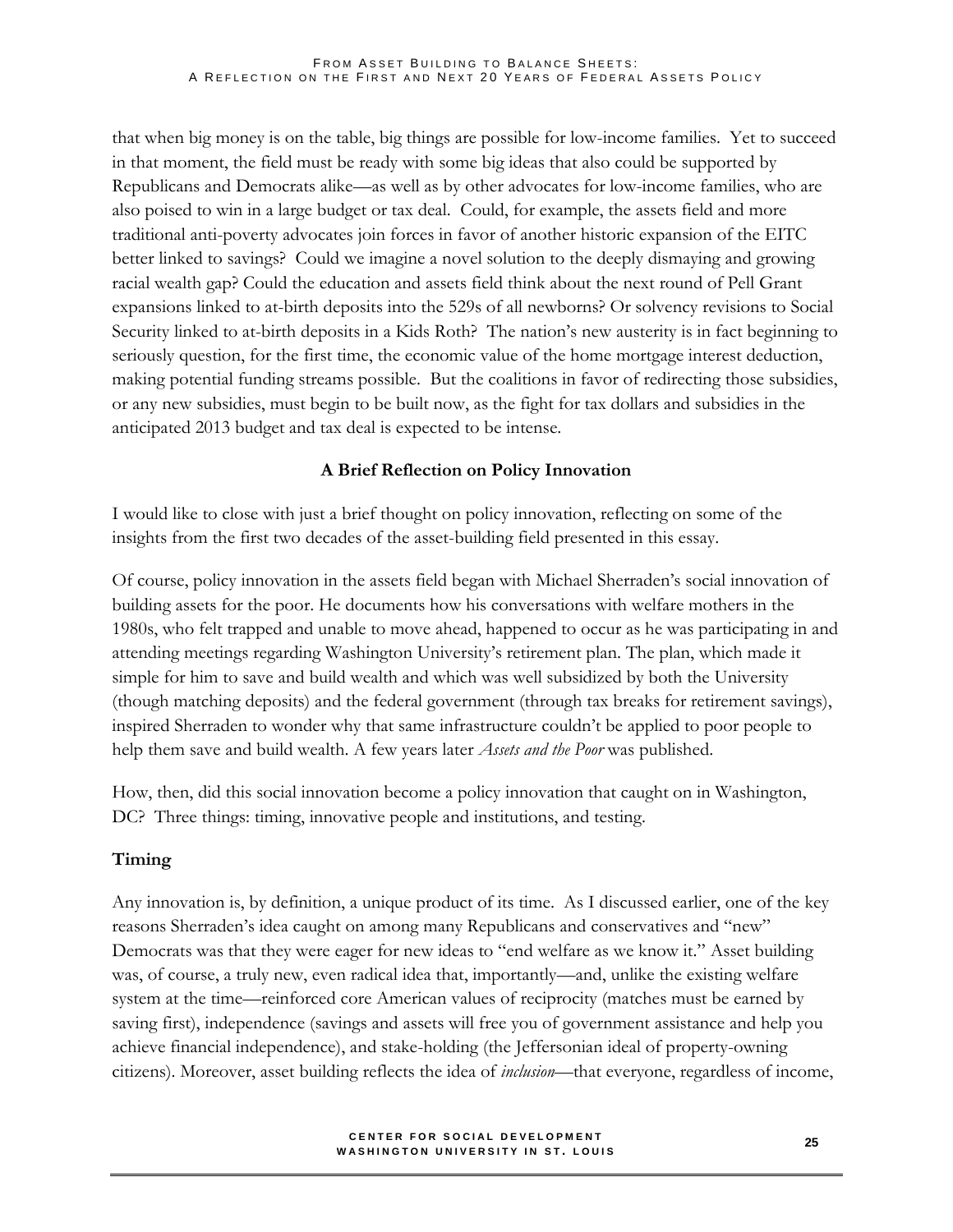race, or background, shares at least equally if not progressively in our public policies to build assets (Sherraden, 2001, 2002). Indeed, one could see our nation's progress—ending slavery, giving women and minorities the right to vote, broadening access to public education, etc—as a process of gradually including more and more Americans in the American Dream. Asset building, properly implemented, can help fulfill this inspiring vision over time.

## **Innovative people and institutions**

Innovators need to get their ideas down on paper, of course, as Sherraden did in both academic journals and non-profit publications, as mentioned earlier. Yet it was people who served as the critical link between Sherraden's idea and policy innovation, especially those based in Washington, DC, whose mission was to find and promote new ideas: Will Marshall of the Progressive Policy Institute, Tony Hall of the Select Committee on Hunger, Bob Friedman of CFED, Ted Halstead of the New America Foundation, William Raspberry of *The Washington Post*, Clarence Page of the *Chicago Sun-Times,* and others. They organized further publications, events, roundtables, Congressional hearings, meetings and receptions in Congress, op-eds in major newspapers, and eventually, demonstration projects. These bridge-building people and institutions were critical; policy innovation could not have happened without them.

## **Testing**

As I showed, it was clear that Sherraden's idea, powerful as it was, needed evidence to move forward. The American Dream Demonstration (ADD), organized by CFED, with research designed by CSD, and supported by a group of highly innovative foundations, wisely tested the idea and, most importantly, tested the principal doubt held by policymakers and many others: could the poor save? Policy innovation, in order to move forward, must first understand what doubts or concerns policymakers and other "gatekeepers" may have around a new idea. ADD not only tested the right question, but its 13 demonstration sites scattered around the US began to build a constituency for the idea: It was no accident that Senator Dan Coats of Indiana, who led the passage of the Assets for Independence Act in 1998, was inspired by Eastside Community Development, an ADD site in Indiana. As I have said previously, sometimes ideas move forward in a political setting because of the evidence, indifferent to the evidence, or despite the evidence—but in this case evidence was essential.

Upon reflection, I am impressed with the impact a relatively few committed people could have in advancing a policy innovation. A little known secret, at least in DC, is that a surprisingly small number of committed people can move a new idea forward. Washington is built around issues: small communities of experts, advocates, academics, sometimes lobbyists, and Congressional and Administration staffers who know each other well and matter enormously to the success or failure of new ideas. The assets field was resisted by one of those communities (left-leaning poverty experts) while embraced by another (upstart think tanks, non-profits, non-mainstream politicians,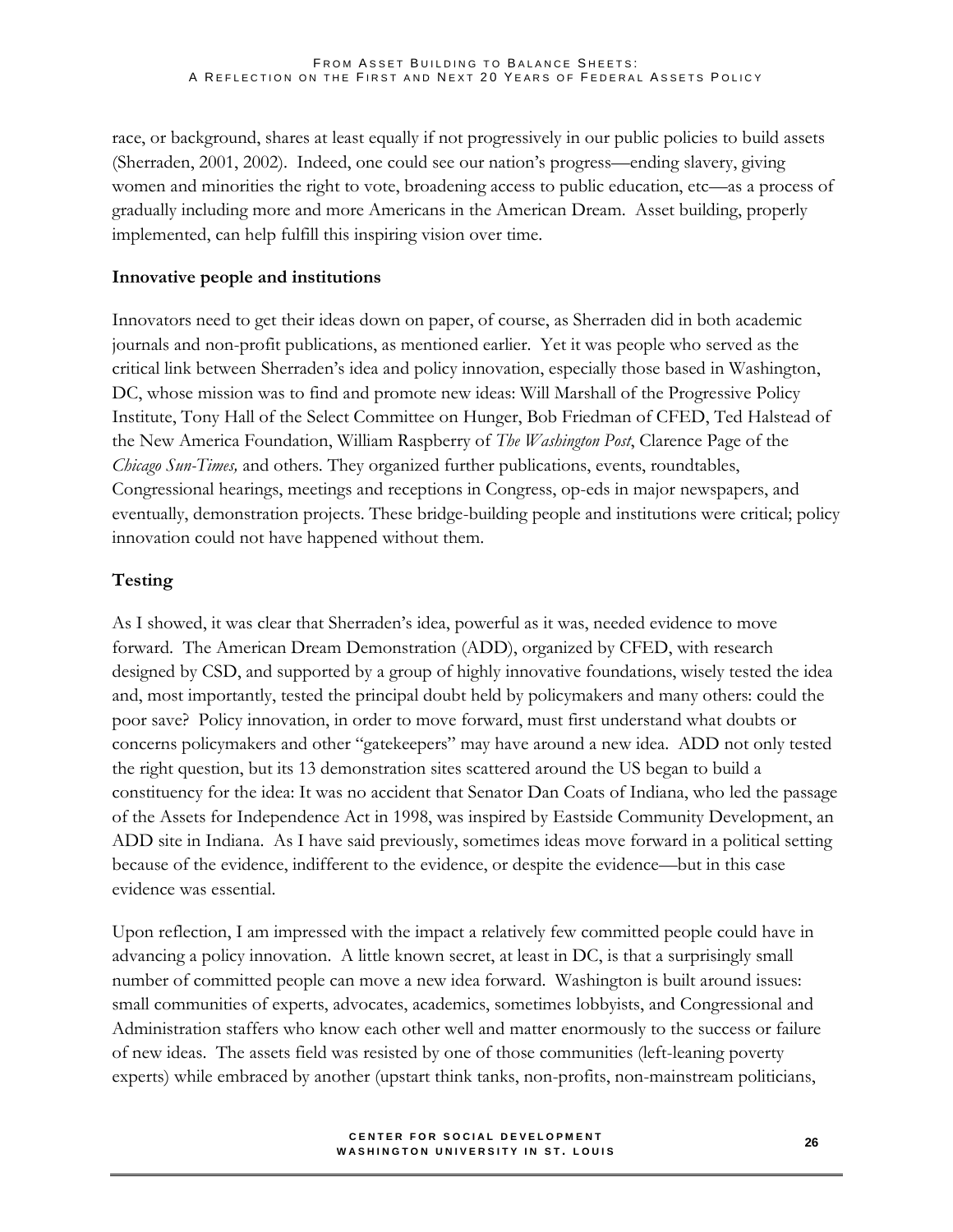etc). Getting a few of the leaders in the community one is trying to impact can have a large, disproportionate effect in a policy setting—although it is not enough just to establish an idea in a policy or intellectual setting; public support must be built as well, something the assets field has been learning over the course of the last couple of decades.

My last thought is that, as I show in my book with Phil Longman (2009), *The Next Progressive Era*, we are in a once-in-a-century period of great flux, looking for new models of economic growth, rewriting the rules of the financial system, learning that our and the fates of other nations are more intertwined than ever. And these are exactly the times for social and policy innovation, when new ideas and models are most readily received and poised to have the greatest impact.

And how will you know if you are on to something truly new and potentially big? If enough people say it is not possible.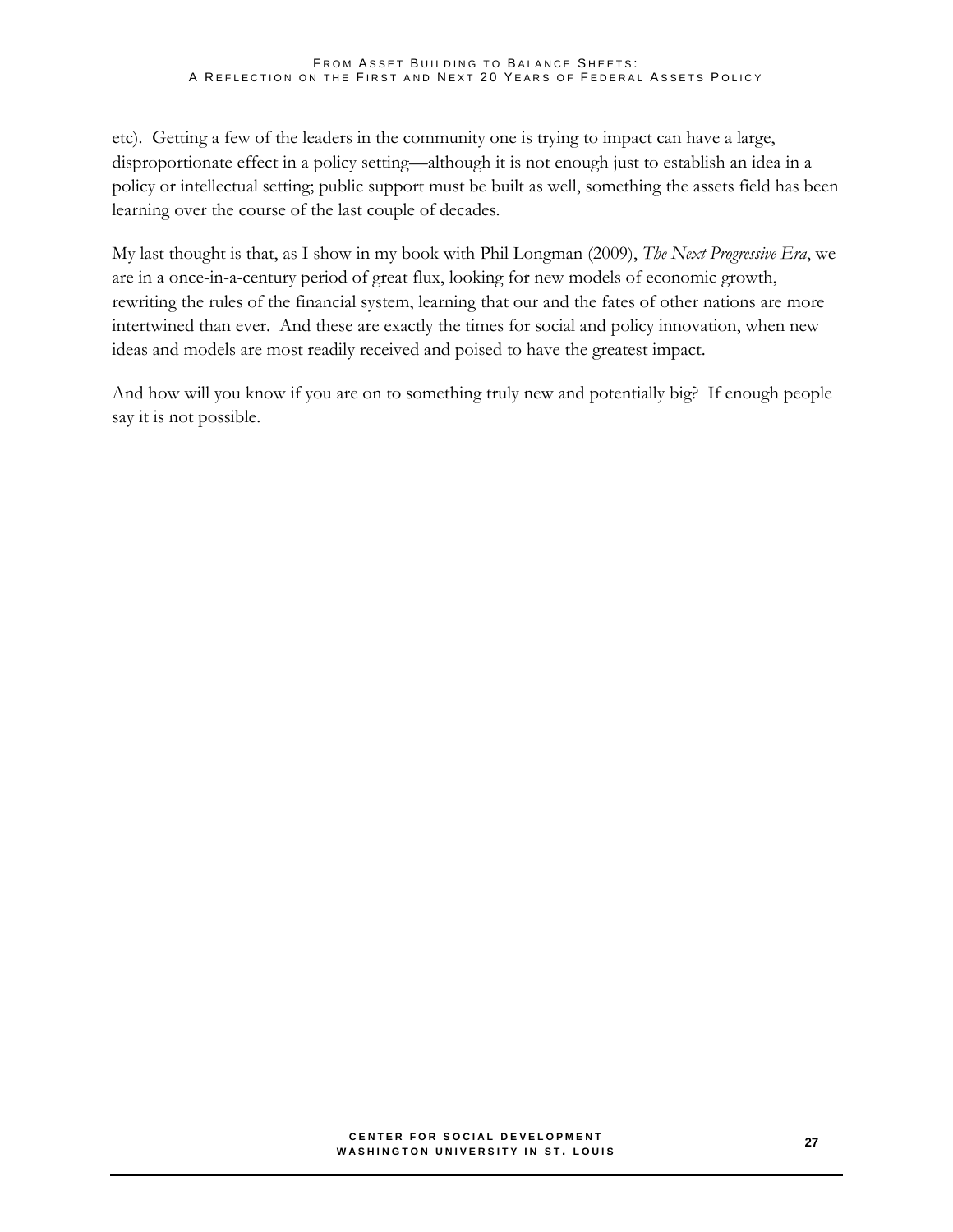#### **References**

- Acemoglu, D., & Robinson, J. (2012). *Why nations fail: The origins of power, prosperity, and poverty.* New York: Random House.
- Beck, T., & Boshara, R. (forthcoming). The Roth at birth: Building financial capability and balance sheets early in life. *Bridges.* St. Louis, MO: Federal Reserve Bank of St. Louis.
- Bernstein, J. (2006). *All together now: Common sense for a fair economy.* San Francisco: Berrett-Koehler Publishers.
- Beverly, S. G., & Sherraden, M. (1999). Institutional determinants of saving: Implications for lowincome households and public policy. *Journal of Socio-Economics, 28*(4), 457-473.
- Black, R., & Cramer, R. (2011). *Incentivizing savings at tax time: \$aveNYC and the Savers Bonus*. Washington, DC: New America Foundation.
- Boshara, R. (2005, February 8). Share the ownership. *Washington Post*. Retrieved from http://www.washingtonpost.com/
- Boshara, R. (2010). *Building assets through the life course*. Washington, DC: New America Foundation.
- Boshara, R. (2011, October 4). Testimony before the U.S. Senate Banking Committee Subcommittee on Financial Institutions and Consumer Protection. Hearing on "Consumer Protection and Middle Class Wealth Building in an age of Growing Household Debt."
- Bricker, J., Bucks, B., Kennickell, A., Mach, T., & Moore, K. (2011). Surveying the aftermath of the storm: Changes in family finances from 2007 to 2009. *Finance and Economics Discussion Series 2011-17*. Washington, DC: Board of Governors of the Federal Reserve System.
- Brooks, D. (2005, February 8). Mr. President, let's share the wealth. *New York Times*. Retrieved from http://www.nytimes.com/
- Brooks, J., & Wiedrich, K. (2011). *Assets & Opportunity Scorecard: A portrait of financial insecurity and policies to rebuild prosperity in America*. Washington, DC: CFED.
- Bush, G. W. (2005). *State of the Union Address*. Washington, DC: U.S. Executive Office of the President.
- Bluestone, B. (2011, September 6). Freeze public wages. *New York Times*. Retrieved from http://www.nytimes.com/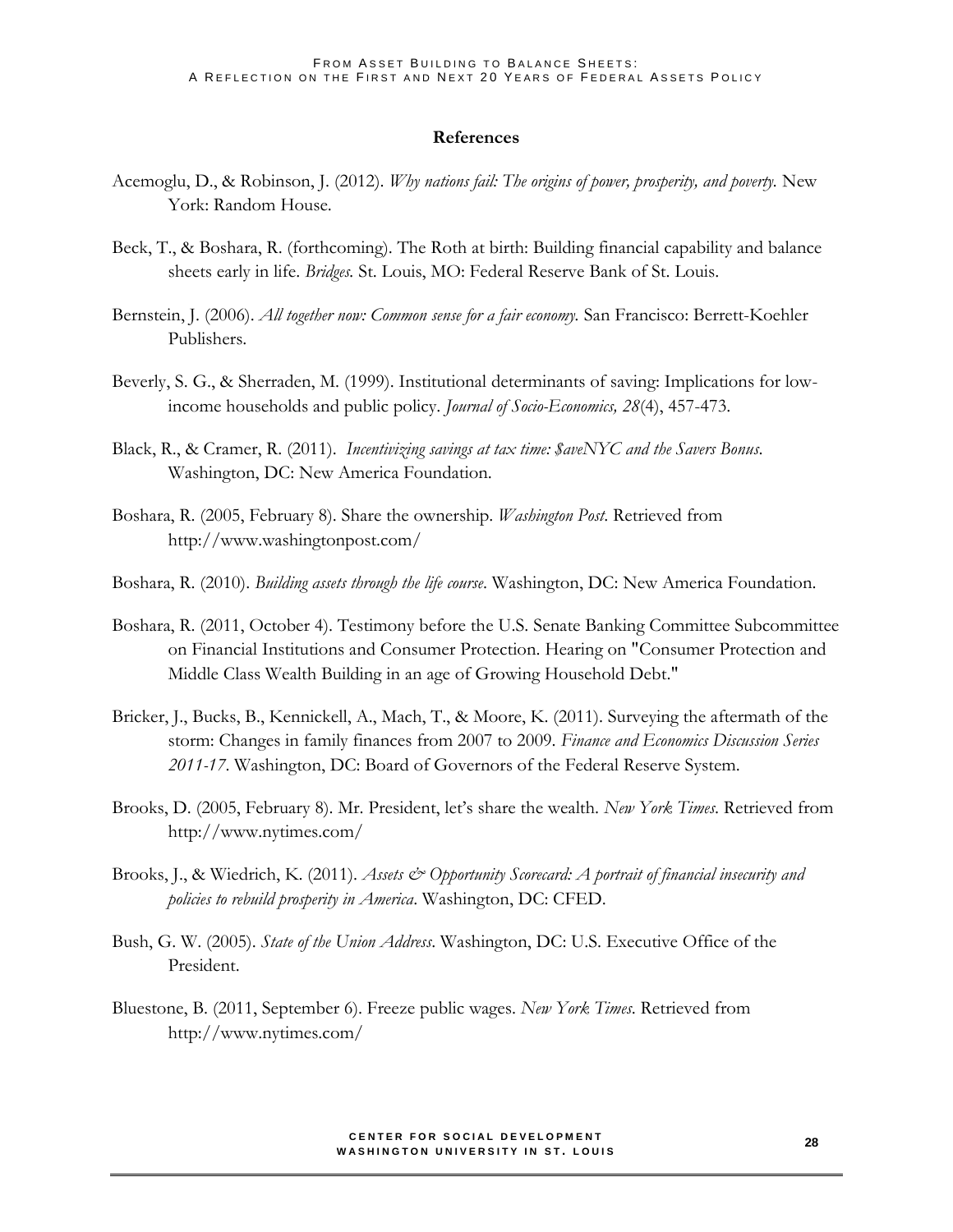- CFED. (2012). *With a stroke of the pen: Twenty low-cost policies to increase financial security and opportunity in tough fiscal times*. Washington, DC: CFED.
- Chang, K. (2011, October 5). Israeli scientist wins Nobel Prize for Chemistry. *New York Times.*  Retrieved from http://www.nytimes.com/
- Clinton, W. J. (1999). *State of the Union Address*. Washington, DC: U.S. Executive Office of the President.
- Clinton, W. J. (2000). *State of the Union Address*. Washington, DC: U.S. Executive Office of the President.
- College Board. (2008). *Fulfilling the commitment: Recommendations for reforming federal student aid*. Chicago, IL and Indianapolis, IN: Spencer Foundation and Lumina Foundation for Education.
- CoreLogic. (2011, June 7). New CoreLogic data shows slight decrease in negative equity Press Release. Retrieved from http://www.corelogic.com/
- Cramer, R. (2006). *AutoSave: A proposal to reverse America's savings decline and make savings automatic, flexible and inclusive*. Washington, DC: New America Foundation.
- Cramer, R. (2007). *Asset-based welfare in the U.K.* Washington, DC: New America Foundation.
- Cramer, R., Black, R., King, J. (2012). *The assets report 2012*. Washington, DC: New America Foundation.
- Cramer, R., O'Brien, R., & Boshara, R. (2007). *The assets report 2007*. Washington, DC: New America Foundation.
- DeParle, J. (2012, January 4). Harder for Americans to rise from lower rungs. *New York Times*. Retrieved from http://www.nytimes.com/
- Elliott III, W., Destin, M., & Friedline, T. (2011). Taking stock of ten years of research on the relationship between assets and children's educational outcomes: Implications for theory, policy, and intervention. *Children and Youth Services Review, 33,* 2312-2328.
- Emmons, W. R. (2010). Economic hangover: Recovery is likely to be prolonged, painful. *The Regional Economist*, *April*, 5-9.
- Emmons, W. (2011a, November 4). *Fiscal reform principles: What will it take to reduce the deficit*? Federal Reserve Bank of St. Louis.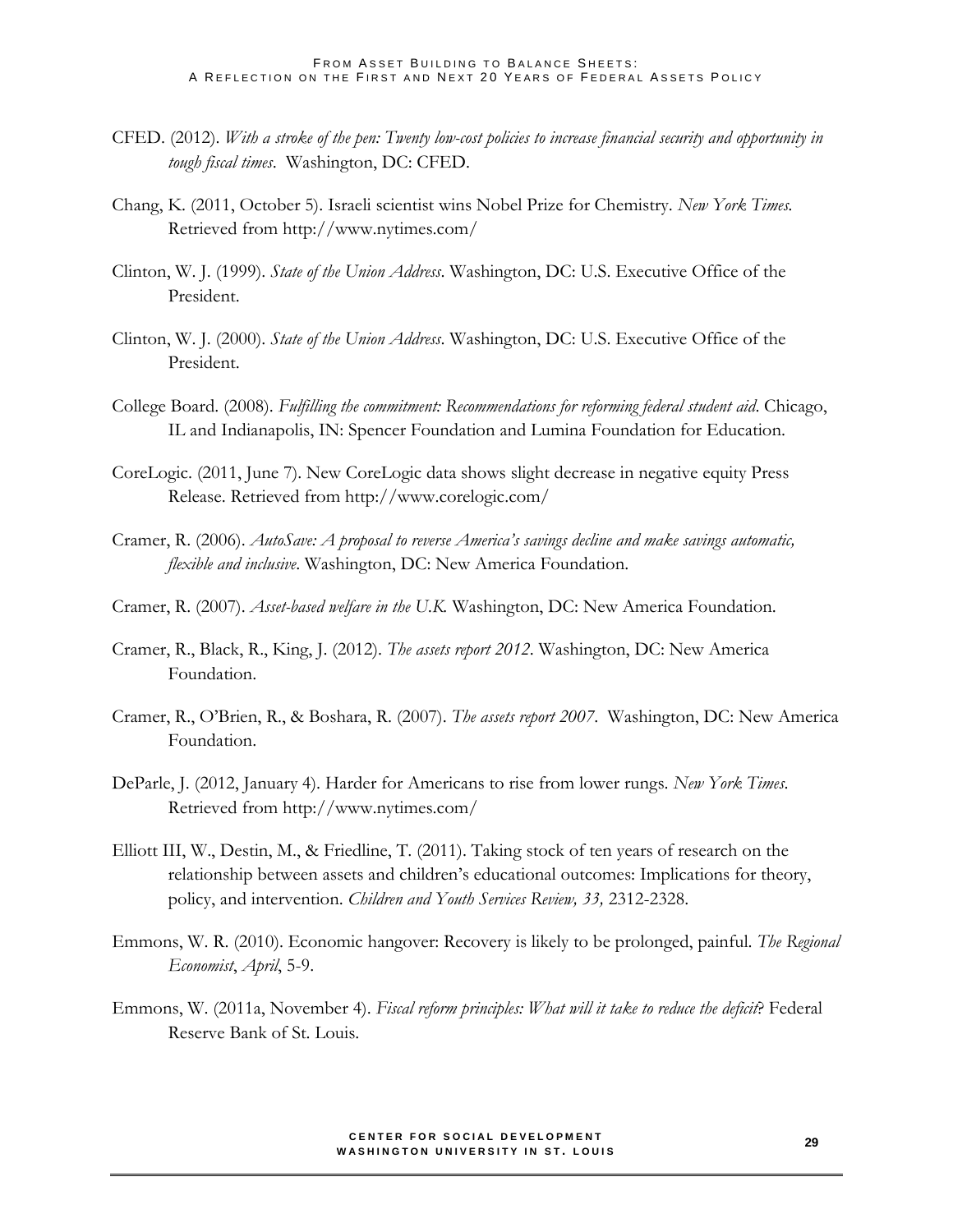- Emmons, W. (2011b). Don't expect consumer spending to be the engine of economic growth it was once was. *PREA Quarterly,* Spring 2011.
- Federal Reserve. (2011, September 16). Flow of funds accounts of the United States (Statistical Release Z.1). Washington, DC: Federal Reserve.
- Federal Reserve. (2012). *The U.S. housing market: Current conditions and policy considerations*. Washington, DC: Board of Governors of the Federal Reserve System.
- Fox, J. A. (2007, March 21). Testimony before the Subcommittee on Domestic Policy of the House Committee on Oversight and Domestic Reform.
- Gerson, M. (2007). *Heroic conservatism*. New York: Harper Collins.
- Goldberg Jr., F. T., Friedman, B., & Boshara, R. (2010). CSA legislative challenges and opportunities. *Children and Youth Services Review*, *32*(11), 1609-1616.
- Hungerford, T. (2011). *[Changes in the distribution of income among tax filers between 1996 and 2006: The role](http://taxprof.typepad.com/files/crs-1.pdf)  [of labor income, capital income, and tax policy](http://taxprof.typepad.com/files/crs-1.pdf)*. Washington: Congressional Research Service.
- Kochhar, R., Fry, R., & Taylor, P. (2011). *Wealth gaps rise to record highs between Whites, Blacks, Hispanics*. Washington, DC: Pew Research Center.
- Kuhn, T. S. (1962). *The structure of scientific revolutions.* Chicago: University of Chicago Press.
- Lagarde, C. (2011, September 9). *The challenges for the global economy*: Opening remarks at the Royal Institute for International Affairs - Chatham House, London.
- Loke, V., & Sherraden, M. (2009). Building assets from birth: A global comparison of Child Development Account policies. *International Journal of Social Welfare*, *18*, 119-129.
- Longman, P., & Boshara, R. (2009). *The next progressive era: A blueprint for broad prosperity*. San Francisco: PoliPointPress.
- Lopez-Fernandini, A. (2009). *Unrestricted savings: Their role in household economic security and the case for policy action.* Washington, DC: New America Foundation.
- Lusardi, A. (2011). *Americans' financial capability*. Report prepared for the Financial Crisis Inquiry Commission. Retrieved from http://fcic-static.law.stanford.edu/cdn\_media/fcicreports/fcic\_final\_report\_full.pdf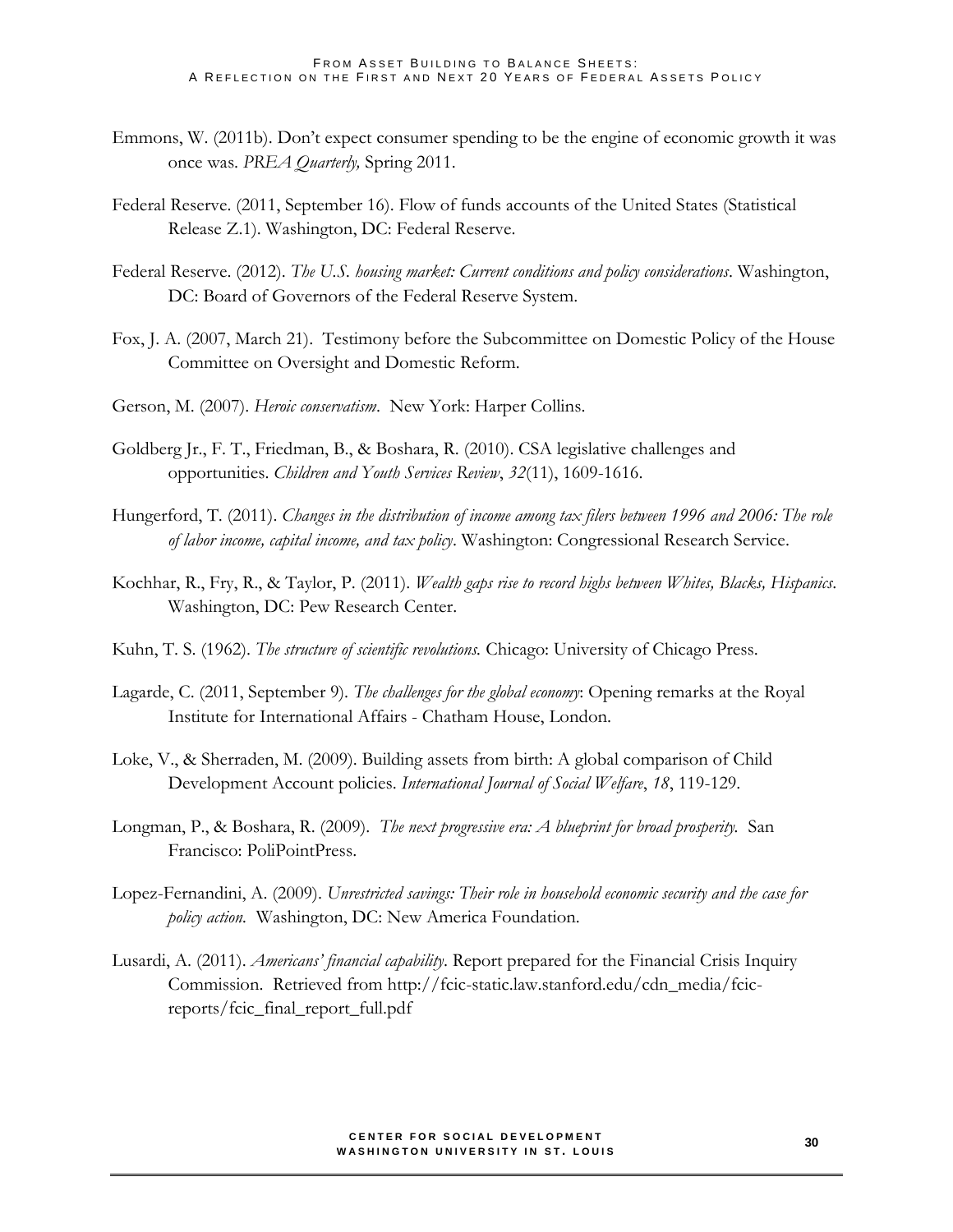- Lusardi, A., Schneider, D., & Tufano, P. (2011). Financially fragile households: Evidence and implications. *Brookings Papers on Economic Activity.* Washington, DC: Brookings Institution, Spring.
- McKinsey & Company. (2009, March). The economic impact of increased US savings. *The McKinsey Quarterly*.
- Mian, A., & Sufi, A. (2010). Household leverage and the recession of 2007-09. *IMF Economic Review*, *58*(1).
- Miller-Adams, M. (2002)*. Owning up: Poverty, assets, and the American Dream*. Washington, DC: Brookings Institution.
- Mintz, J. (2011). *Municipal financial empowerment: A supervitamin for public programs*. New York: Department of Consumer Affairs, Office of Financial Empowerment.
- New America Foundation. (2011). *The assets agenda: Policy options to promote savings and asset development*. Washington, DC: New America Foundation.
- Newville, D. (2009). *The savers bonus*. Washington, DC: New America Foundation.
- Obama, B. H. (2011, December 6). *Remarks on the economy*. Washington, DC: The White House.
- Oliver, M., & Shapiro, T. (1996). *Black wealth/white wealth.* New York: Taylor & Francis, Inc.
- Overbee, D. (2011, October 4). Studies of universe's expansion win physics Nobel. *New York Times.*
- Quercia, R. G., Freeman, A., & Ratcliffe, J. (2011). *Regaining the dream: How to renew the promise of homeownership for America's working families*. Washington, DC: Brookings Institution Press.
- Rademacher, I., Wiedrich, K., McKernan, S.-M., & Gallagher, M. (2010, April). *Weathering the storm: Have IDA's helped low-income homebuyers avoid foreclosure?* Washington, DC: CFED and The Urban Institute.
- Schneider, R., & Hachikian, C. (2009, September 25). Build on direct deposit partnerships. *American Banker*.
- Schorr, A. (1991, March 10). Review of Michael Sherraden, Assets and the Poor: A New American Welfare Policy. *New York Times Book Review*, p. 20.
- Schreiner, M., Clancy, M., & Sherraden, M. (2002). *Saving performance in the American Dream Demonstration: A national demonstration of Individual Development Accounts*. St. Louis, MO: Washington University, Center for Social Development.

#### **C E N T E R F O R S O C I A L D E V E L O P M E N T WASHINGTON UNIVERSITY IN ST. LOUIS**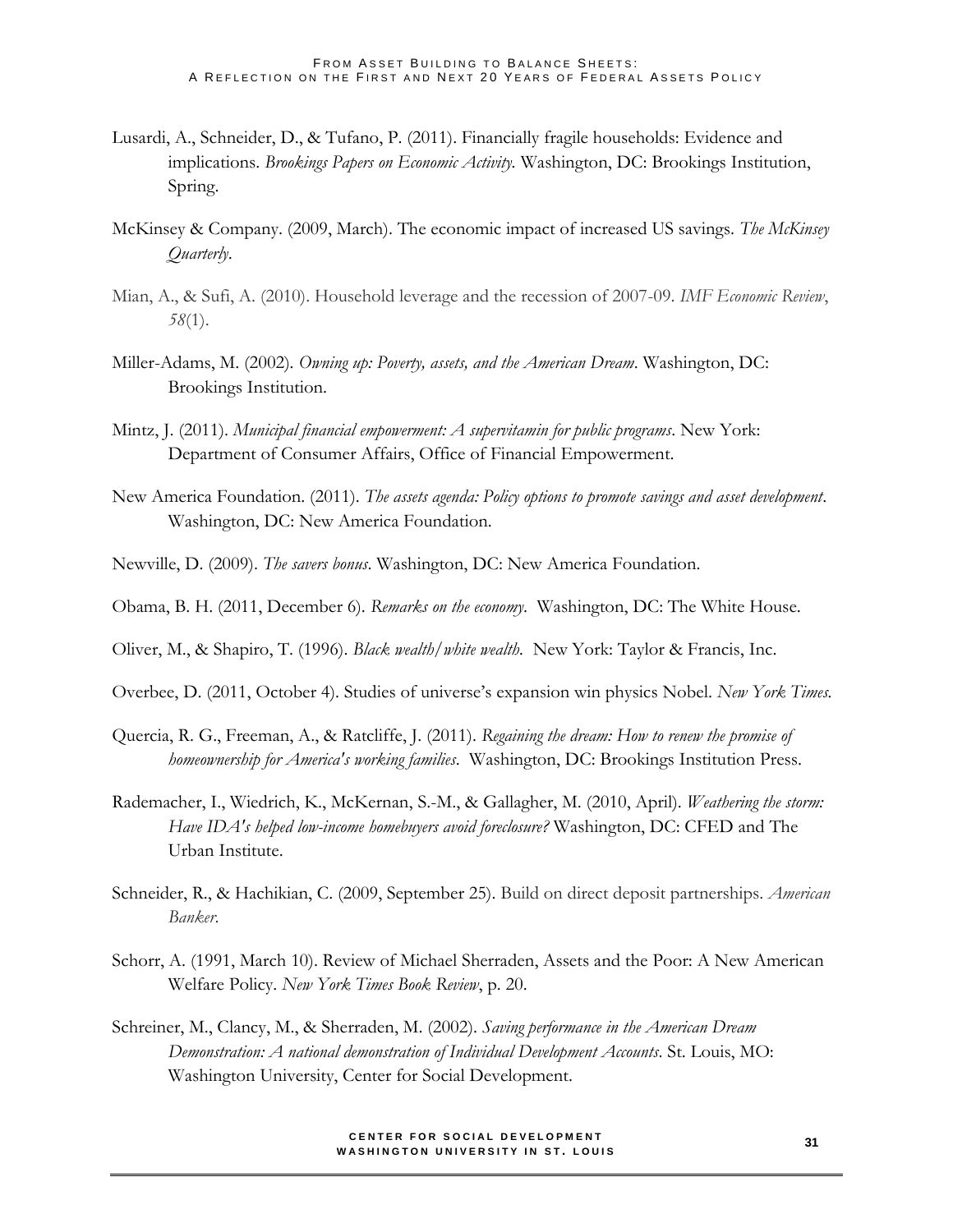- Schreiner, M., Clancy, M., & Sherraden, M. (2003). *Saving performance in the American Dream Demonstration*. St. Louis, MO: Washington University, Center for Social Development.
- Sherraden, M. (1989). Individual Development Accounts. *The Entrepreneurial Economy Review, 8*(5), 1- 22. Washington, DC: Corporation for Enterprise Development.
- Sherraden, M. (1990a). *Stakeholding: A new direction in social policy* (Report No. 2.) Washington, DC: Progressive Policy Institute.
- Sherraden, M. (1990b). Stakeholding: Notes on a theory of welfare based on assets. *Social Service Review*, *64*(4), 580-601.
- Sherraden, M. (1991). *Assets and the poor: A new American welfare policy*. Armonk, NY: M.E. Sharpe.
- Sherraden, M. (2000). From research to policy: Lessons from Individual Development Accounts [Colston Warne Lecture]. *Journal of Consumer Affairs, 34*(2), 159-181.
- Sherraden, M. (2001, October 2). *Toward a universal and progressive asset-based domestic policy*. Speech at the meeting of the Labour Party, United Kingdom.
- Sherraden, M. (2002, September 19). *Asset-based policy and the Child Trust Fund*. Seminar organized by Prime Minister Tony Blair, 10 Downing, and speech at dinner hosted by Chancellor of the Exchequer Gordon Brown, 11 Downing, London.
- Shiller, R. (2006). *The new financial order*: *Risk in the 21st century.* Princeton, NJ: Princeton University Press.
- Smeeding, T. M. (2000). *EITC and USAs/IDAs: Maybe a marriage made in heaven?* (CSD Working Paper 00-18). St. Louis, MO: Washington University, Center for Social Development.
- Thaler, R. H. (2000). From Homo Economicus to Homo Sapiens." *Journal of Economic Perspectives, 14*(1), 133-141.
- U.S. Census Bureau. (2011). *Supplemental Poverty Measure: 2011*. Washington, DC: U.S. Government Printing Office.
- U.S. Congress. (1991, October 9). *New strategies for alleviating poverty: Building hope by building assets.*  Hearing before the Select Committee on Hunger, House of Representatives, One Hundred Second Congress, Washington, DC.
- U.S. Congress. (1993). *Omnibus Budget Reconciliation Act of 1993*. Washington, DC: U.S. Government Printing Office.